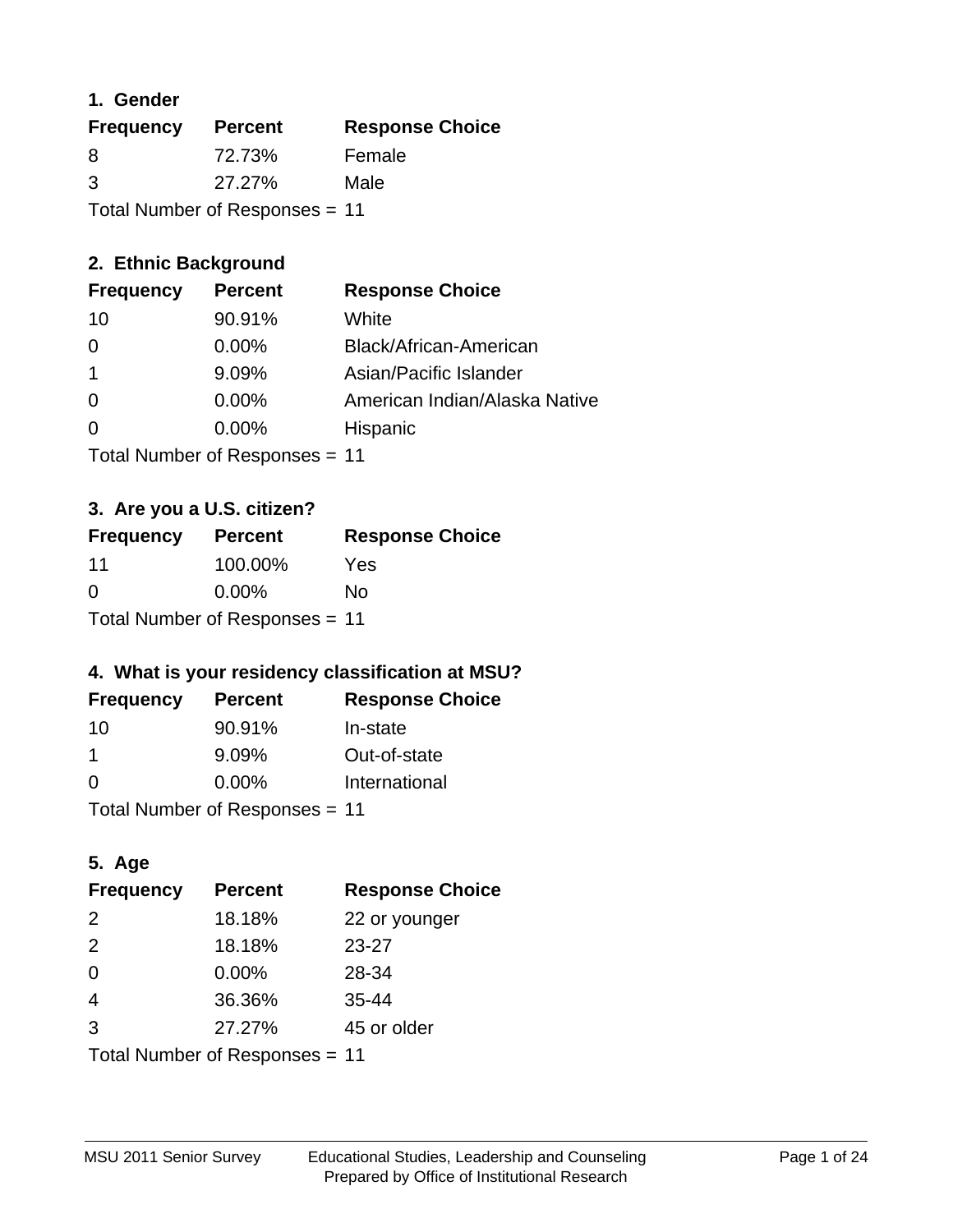**6. Has either of your parents received a bachelor's degree?**

| <b>Frequency</b> | <b>Percent</b>                 | <b>Response Choice</b> |
|------------------|--------------------------------|------------------------|
| $\mathcal{P}$    | 18.18%                         | Yes                    |
| 9                | 81.82%                         | No                     |
|                  | Total Number of Responses = 11 |                        |

## **7. Has either of your parents received a degree from Murray State?**

| <b>Frequency</b> | <b>Percent</b> | <b>Response Choice</b> |
|------------------|----------------|------------------------|
|                  | 9.09%          | Yes                    |
| -10              | 90.91%         | No.                    |

Total Number of Responses = 11

## **8. What was your original entry status to MSU?**

| <b>Frequency</b>                | <b>Percent</b> | <b>Response Choice</b>                           |
|---------------------------------|----------------|--------------------------------------------------|
| 5                               | 45.45%         | Freshman                                         |
| 5                               | 45.45%         | Transfer from community college/technical school |
| $\mathbf 1$                     | 9.09%          | Transfer from 4-yr institution                   |
| $Total Number of Doeponee = 11$ |                |                                                  |

Total Number of Responses = 11

### **9. If transfer student, how many credits were transferred?**

| <b>Frequency</b>           | <b>Percent</b> | <b>Response Choice</b> |
|----------------------------|----------------|------------------------|
| -0                         | $0.00\%$       | 12 or fewer            |
| 0                          | $0.00\%$       | $13 - 30$              |
| 1                          | 16.67%         | $31 - 60$              |
| -5                         | 83.33%         | Over <sub>60</sub>     |
| Total Number of Deepersoon |                |                        |

I otal Number of Responses  $= 6$ 

# **10. If transfer student, approximately what percent of your University Studies (general education) classes did you take at Murray State?**

| <b>Frequency</b>              | <b>Percent</b> | <b>Response Choice</b> |
|-------------------------------|----------------|------------------------|
| -4                            | 66.67%         | Under 25%              |
| $\Omega$                      | $0.00\%$       | 25-49%                 |
| 2                             | 33.33%         | 50-74%                 |
| $\Omega$                      | $0.00\%$       | 75-100%                |
| $Total Number of Denance = 6$ |                |                        |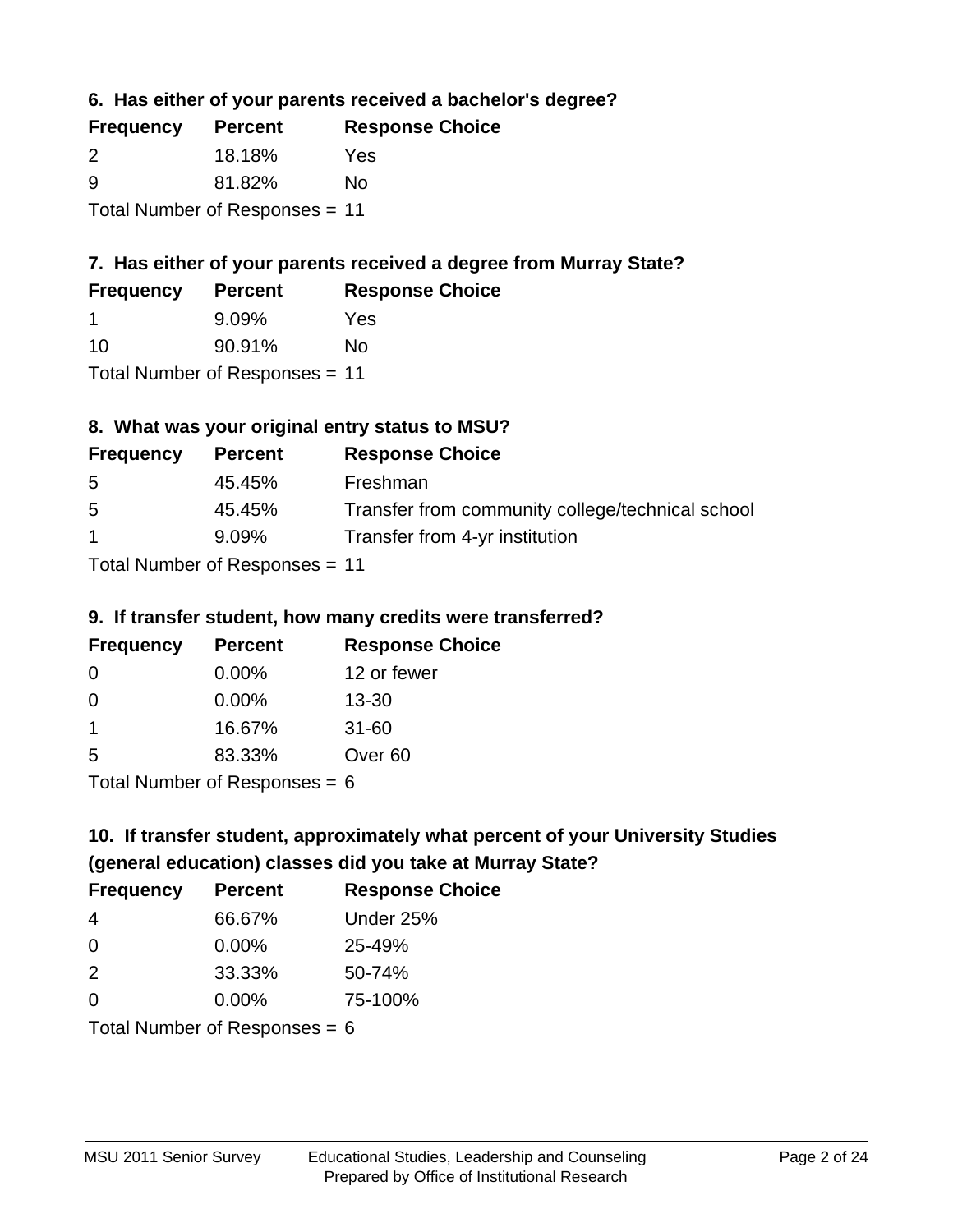## **11. What has been your attendance status at MSU?**

| <b>Frequency</b>               | <b>Percent</b> | <b>Response Choice</b>     |
|--------------------------------|----------------|----------------------------|
| 9                              | 81.82%         | <b>Primarily full-time</b> |
| $\mathcal{P}$                  | 18.18%         | <b>Primarily part-time</b> |
| Total Number of Responses = 11 |                |                            |

## **12. In which Residential College are you a member?**

| <b>Frequency</b> | <b>Percent</b> | <b>Response Choice</b>            |
|------------------|----------------|-----------------------------------|
| 3                | 27.27%         | Do not know                       |
| 1                | 9.09%          | <b>Clark College</b>              |
| 1                | 9.09%          | <b>Elizabeth College</b>          |
| $\Omega$         | 0.00%          | <b>Franklin-Springer Colleges</b> |
| 0                | 0.00%          | <b>Hart College</b>               |
| 2                | 18.18%         | <b>Hester College</b>             |
| 2                | 18.18%         | <b>Regents College</b>            |
|                  | 9.09%          | <b>Richmond College</b>           |
|                  | 9.09%          | <b>White College</b>              |
|                  |                |                                   |

Total Number of Responses = 11

## **13. Have you ever received any type of Financial Aid while at MSU? (Scholarships, grants, work-study, etc.)**

| <b>Frequency</b> | <b>Percent</b>                 | <b>Response Choice</b> |
|------------------|--------------------------------|------------------------|
| 6                | 54.55%                         | Yes                    |
| 5                | 45.45%                         | Nο                     |
|                  | Total Number of Poenances - 11 |                        |

Total Number of Responses = 11

## **14. What degree are you seeking at this time?**

| <b>Frequency</b> | <b>Percent</b>                 | <b>Response Choice</b> |
|------------------|--------------------------------|------------------------|
| 0                | $0.00\%$                       | Associate              |
| 11               | 100.00%                        | <b>Baccalaureate</b>   |
|                  | Total Number of Responses = 11 |                        |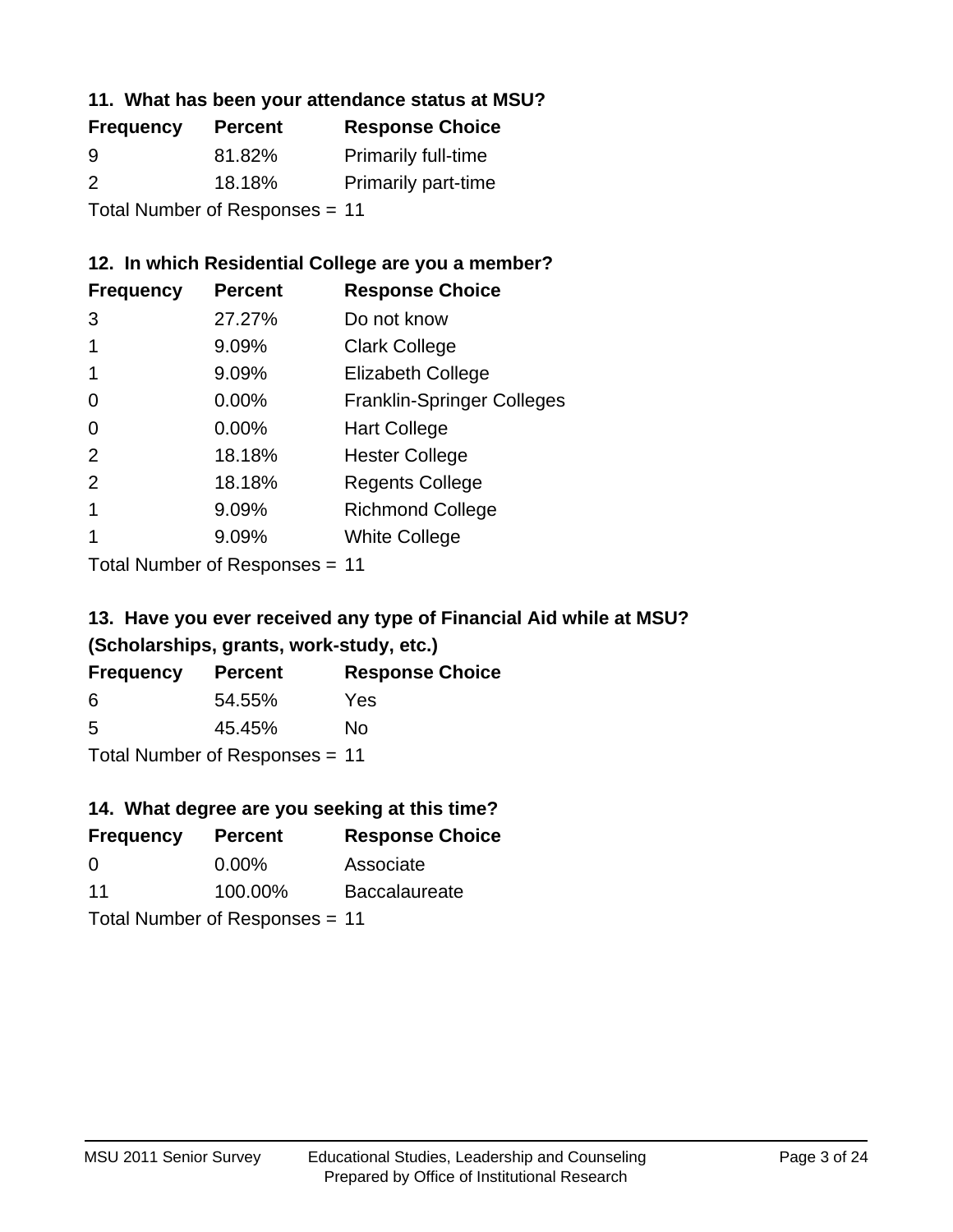**15. How many years will it take you to complete your degree from the point of your initial enrollment in college (including any time at a previous institution)?**

| <b>Frequency</b> | <b>Percent</b> | <b>Response Choice</b> |
|------------------|----------------|------------------------|
| $\Omega$         | 0.00%          | Two                    |
| 0                | 0.00%          | <b>Three</b>           |
| 2                | 18.18%         | Four                   |
| 3                | 27.27%         | Five                   |
| 1                | 9.09%          | <b>Six</b>             |
| 5                | 45.45%         | More than six          |
|                  |                |                        |

Total Number of Responses = 11

#### **16. In what range does your grade point average fall?**

| <b>Frequency</b> | <b>Percent</b>                         | <b>Response Choice</b> |
|------------------|----------------------------------------|------------------------|
|                  | 10.00%                                 | $2.00 - 2.50$          |
| $\mathcal{P}$    | 20.00%                                 | $2.51 - 3.00$          |
| 1.               | 10.00%                                 | $3.01 - 3.50$          |
| 6                | 60.00%                                 | $3.51 - 4.00$          |
|                  | $\mathbf{r}$ . The set of $\mathbf{r}$ |                        |

Total Number of Responses = 10

## **They are used to sort the data, and do not appear in this table Questions 17 and 18 relate to department and program information.**

### **19. For what purpose did you enroll at MSU?**

| <b>Frequency</b> | <b>Percent</b>                 | <b>Response Choice</b>                    |
|------------------|--------------------------------|-------------------------------------------|
| 0                | $0.00\%$                       | To receive an associate degree            |
| 11               | 100.00%                        | To receive a baccalaureate degree         |
| $\overline{0}$   | $0.00\%$                       | To take a few job related courses         |
| $\Omega$         | $0.00\%$                       | To transfer to another college/university |
|                  | Total Number of Responses = 11 |                                           |

# **20. What is the highest degree you eventually hope to receive?**

| <b>Frequency</b> | <b>Percent</b>             | <b>Response Choice</b> |
|------------------|----------------------------|------------------------|
| 0                | 0.00%                      | Associate              |
| 3                | 27.27%                     | <b>Baccalaureate</b>   |
| 8                | 72.73%                     | Graduate               |
| $\Omega$         | 0.00%                      | Professional           |
|                  | Total Number of Desperance |                        |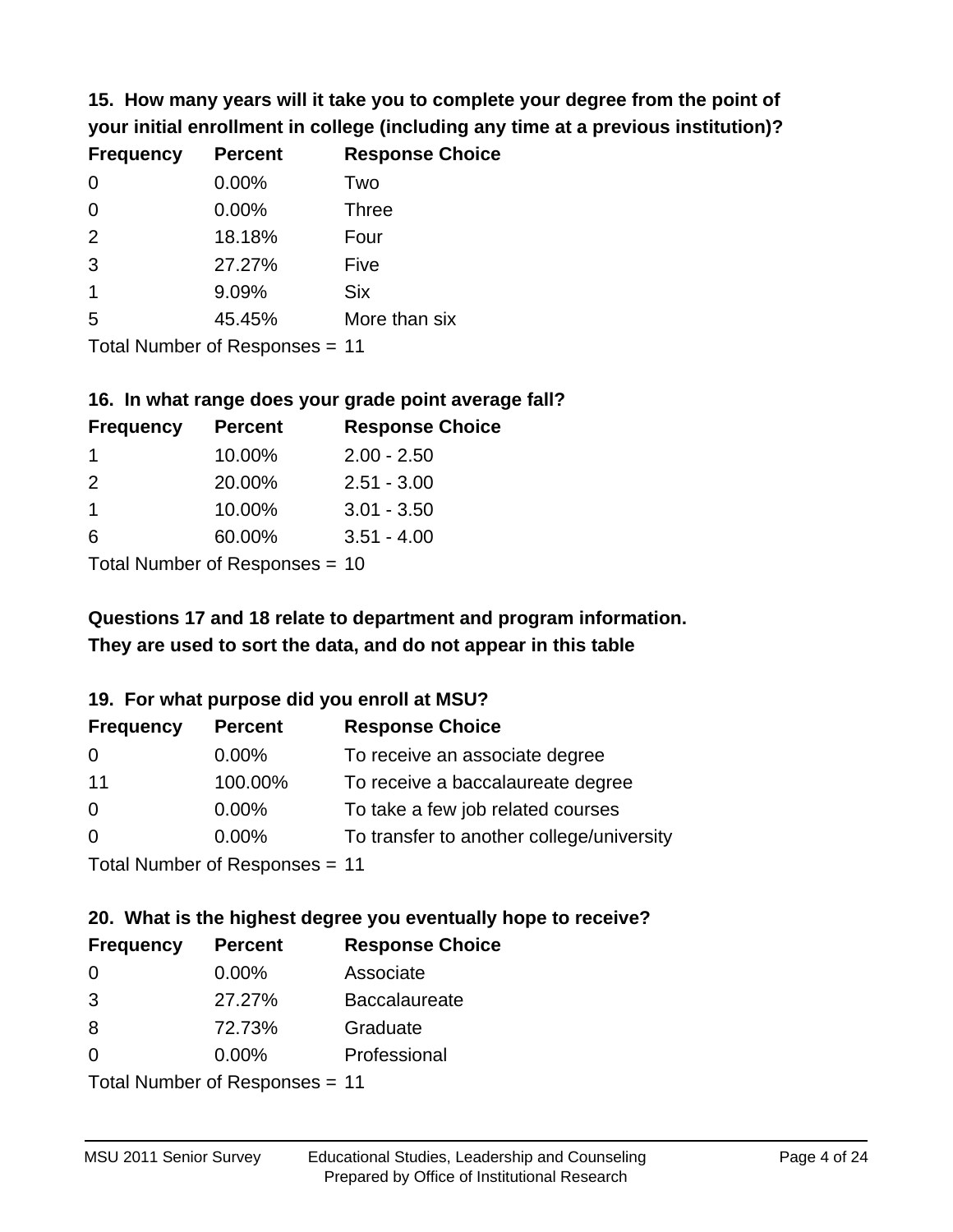### **21. Which best describes your situation?**

| <b>Frequency</b> | <b>Percent</b> | <b>Response Choice</b>               |
|------------------|----------------|--------------------------------------|
| -5               | 45.45%         | Did not change major/area            |
| $\Omega$         | $0.00\%$       | Did not initially declare major/area |
| 6                | 54.55%         | Changed major/area                   |
|                  |                |                                      |

Total Number of Responses = 11

## **22. While school was in session during the past year, how many hours per week, on average, did you work for pay?**

| <b>Frequency</b> | <b>Percent</b> | <b>Response Choice</b> |
|------------------|----------------|------------------------|
| 2                | 18.18%         | Did not work           |
| $\Omega$         | 0.00%          | Worked 1-10 hrs        |
| 3                | 27.27%         | Worked 11-20 hrs       |
| 2                | 18.18%         | Worked 21-30 hrs       |
| 2                | 18.18%         | Worked 31-40 hrs       |
| 2                | 18.18%         | Worked over 40 hrs     |
|                  |                |                        |

Total Number of Responses = 11

### **23. For the most part, were classes offered at times convenient to you?**

| <b>Frequency</b>               | <b>Percent</b> | <b>Response Choice</b> |
|--------------------------------|----------------|------------------------|
| -7                             | 63.64%         | Yes                    |
| 4                              | 36.36%         | Nο                     |
| Total Number of Responses = 11 |                |                        |

### **24. If no, what time would you have preferred?**

| <b>Frequency</b> | <b>Percent</b>                | <b>Response Choice</b> |
|------------------|-------------------------------|------------------------|
| $\Omega$         | $0.00\%$                      | Late afternoon         |
| -1               | 100.00%                       | Evening                |
| 0                | $0.00\%$                      | Weekend                |
| $\Omega$         | $0.00\%$                      | During the day         |
|                  | Total Number of Responses = 1 |                        |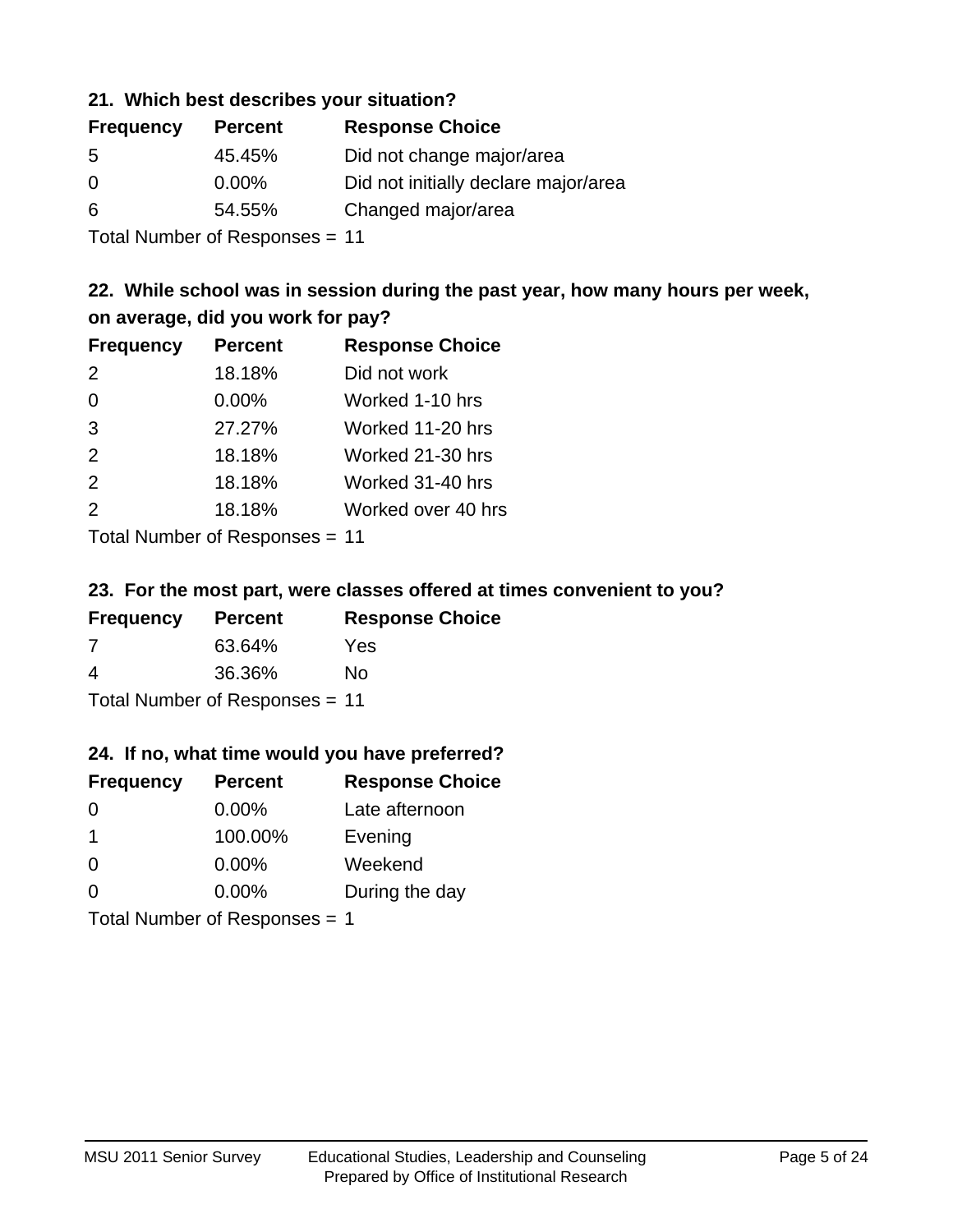### **25. Which best describes the location where you completed the majority of your coursework?**

| <b>Frequency</b> | <b>Percent</b>                 | <b>Response Choice</b> |
|------------------|--------------------------------|------------------------|
| 6                | 54.55%                         | Murray                 |
| 3                | 27.27%                         | Paducah                |
| 0                | 0.00%                          | Ft. Campbell           |
| 2                | 18.18%                         | Madisonville           |
| 0                | 0.00%                          | Hopkinsville           |
| 0                | 0.00%                          | Henderson              |
| 0                | 0.00%                          | On the Internet        |
| 0                | 0.00%                          | Other                  |
|                  | Total Number of Responses = 11 |                        |

#### **26. Did you take any online courses while at Murray State? Frequency Percent Response Choice**

| . | .                              | . <u>.</u> |
|---|--------------------------------|------------|
| 5 | 45.45%                         | Yes        |
| 6 | 54.55%                         | Nο         |
|   | Total Number of Responses = 11 |            |

## **27. Did it take you an extra semester or more to complete degree requirements at Murray State?**

| <b>Frequency</b>           | <b>Percent</b> | <b>Response Choice</b> |
|----------------------------|----------------|------------------------|
| 8                          | 72.73%         | Yes                    |
| 3                          | 27.27%         | Nο                     |
| Tatal Marchan of Daguarage |                |                        |

Total Number of Responses = 11

### **28. If yes, why did it take you an extra semester or more?**

| <b>Frequency</b> | <b>Percent</b>                | <b>Response Choice</b>                                       |
|------------------|-------------------------------|--------------------------------------------------------------|
| $\mathbf{1}$     | 14.29%                        | Work obligation limited my enrollment.                       |
| 2                | 28.57%                        | Family obligations limited my enrollment.                    |
| $\mathbf 0$      | $0.00\%$                      | Tuition and other costs of attendance limited my enrollment. |
| $\mathbf{1}$     | 14.29%                        | A decision to change majors added to my requirements.        |
| 2                | 28.57%                        | A required course or courses were not offered.               |
| $\overline{0}$   | $0.00\%$                      | Credits were lost transferring to Murray State.              |
| $\mathbf{1}$     | 14.29%                        | Other                                                        |
|                  | Total Number of Poenances - 7 |                                                              |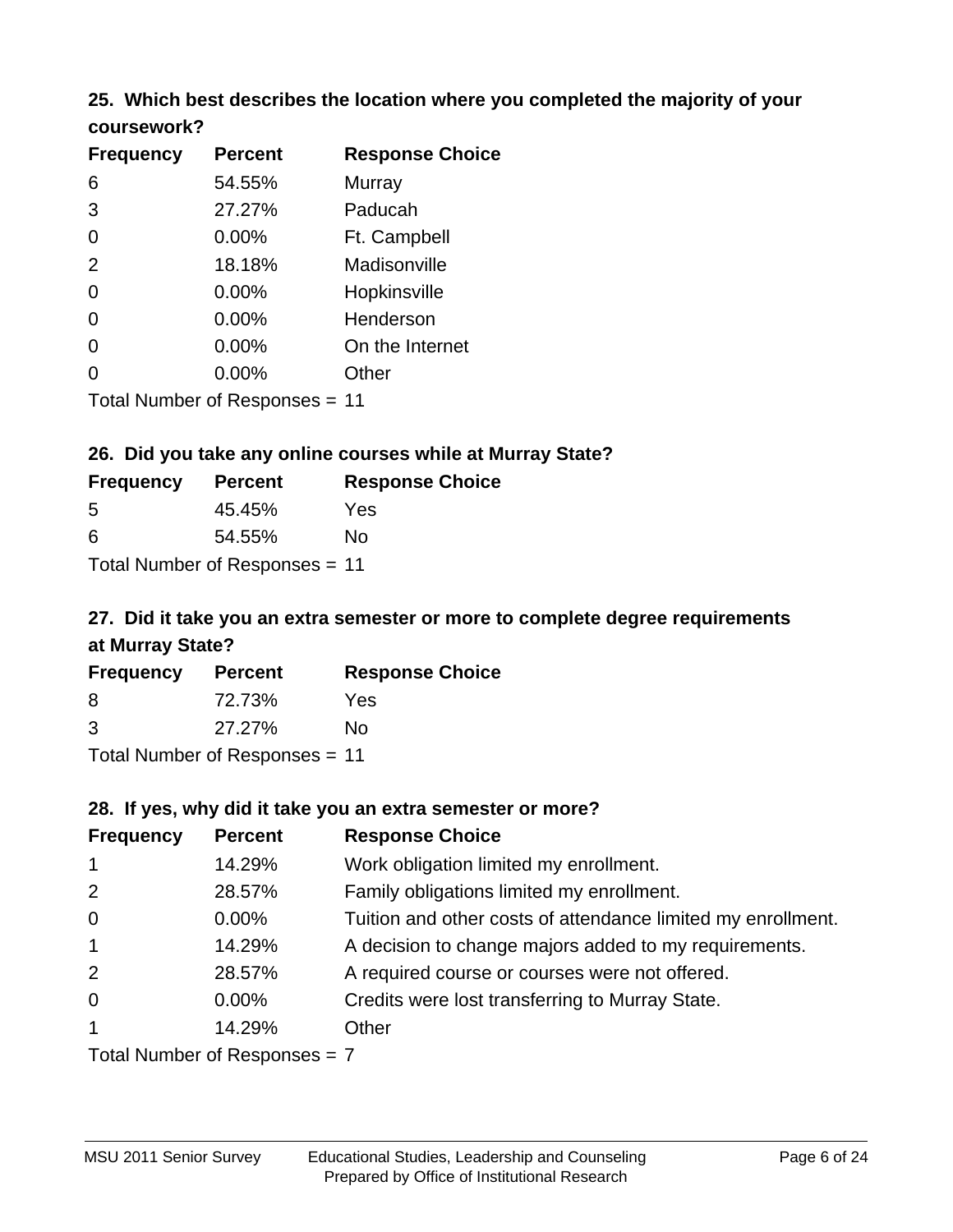## **29. Did you have trouble getting any course(s) you needed while at Murray State?**

| <b>Frequency</b>               | <b>Percent</b> | <b>Response Choice</b> |  |
|--------------------------------|----------------|------------------------|--|
| -6                             | 54.55%         | Yes                    |  |
| -5                             | 45.45%         | Nο                     |  |
| Total Number of Responses = 11 |                |                        |  |

### **30. If yes, why did you have trouble getting the course?**

| <b>Frequency</b> | <b>Percent</b> | <b>Response Choice</b>                                |
|------------------|----------------|-------------------------------------------------------|
| $\overline{0}$   | $0.00\%$       | Not offered the semester I needed it.                 |
| $\mathbf{1}$     | 20.00%         | Not offered at hours convenient to my work schedule.  |
| $\overline{1}$   | 20.00%         | Not offered at hours suitable for my school schedule. |
| 3                | 60.00%         | All course sections were closed.                      |
| $\overline{0}$   | $0.00\%$       | I was unaware of the prerequisites for the course.    |
|                  |                |                                                       |

Total Number of Responses = 5

## **31. Which statement best describes your experience with off-campus coop/internship?**

| <b>Frequency</b> | <b>Percent</b> | <b>Response Choice</b>             |
|------------------|----------------|------------------------------------|
| 6                | 54.55%         | Cannot judge, I did not have one.  |
| 3                | 27.27%         | My experience was very valuable.   |
| 2                | 18.18%         | My experience was valuable.        |
| $\Omega$         | $0.00\%$       | My experience was of little value. |
| $\Omega$         | 0.00%          | My experience was of no value.     |
|                  |                |                                    |

Total Number of Responses = 11

# **32. Which statement best describes your experience with on-campus faculty-directed research, scholarly, or creative project?**

| <b>Frequency</b> | <b>Percent</b>             | <b>Response Choice</b>             |
|------------------|----------------------------|------------------------------------|
| 6                | 54.55%                     | Cannot judge; I did not have one.  |
| $\overline{1}$   | 9.09%                      | My experience was very valuable.   |
| $\overline{4}$   | 36.36%                     | My experience was valuable.        |
| $\overline{0}$   | $0.00\%$                   | My experience was of little value. |
| $\Omega$         | 0.00%                      | My experience was of no value.     |
|                  | Tatal Number of Desperance |                                    |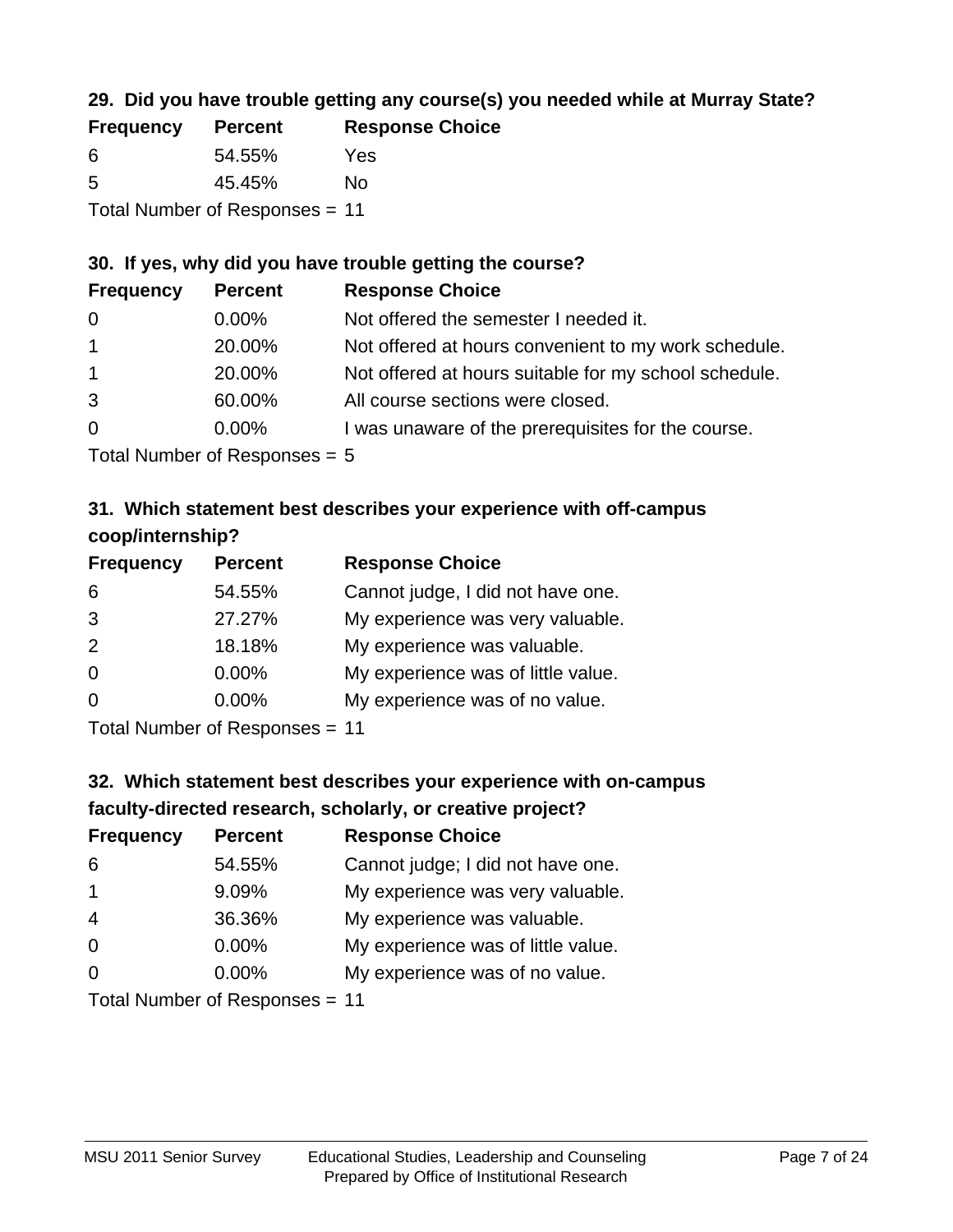#### **33. Which statement best describes your experience with academic advising in your major/area?**

| $\cdots$ your mapping out |                |                                                       |
|---------------------------|----------------|-------------------------------------------------------|
| <b>Frequency</b>          | <b>Percent</b> | <b>Response Choice</b>                                |
| $\mathbf 1$               | 9.09%          | Cannot judge; I did not make use of the opportunity.  |
| 7                         | 63.64%         | I was satisfied with information my adviser provided. |
| 3                         | 27.27%         | Advice was inaccurate, incomplete, or misleading.     |
| $\overline{0}$            | $0.00\%$       | My adviser was not available.                         |
|                           |                |                                                       |

Total Number of Responses = 11

## **For questions 34-48, indicate the extent to which you were satisfied.**

| 34. Class size relative to type of course |  |  |  |  |  |  |  |  |
|-------------------------------------------|--|--|--|--|--|--|--|--|
|-------------------------------------------|--|--|--|--|--|--|--|--|

| <b>Frequency</b> | <b>Percent</b>                 | <b>Response Choice</b> |
|------------------|--------------------------------|------------------------|
| -5               | 45.45%                         | Very satisfied         |
| 6                | 54.55%                         | Satisfied              |
| $\Omega$         | $0.00\%$                       | <b>Dissatisfied</b>    |
| $\Omega$         | $0.00\%$                       | Very dissatisfied      |
|                  | Total Number of Responses - 11 |                        |

Total Number of Responses = 11

### **35. Out-of-class availability of faculty**

| <b>Frequency</b> | <b>Percent</b> | <b>Response Choice</b> |
|------------------|----------------|------------------------|
| 4                | 36.36%         | Very satisfied         |
| 5                | 45.45%         | Satisfied              |
| 2                | 18.18%         | <b>Dissatisfied</b>    |
| $\Omega$         | 0.00%          | Very dissatisfied      |
|                  |                |                        |

Total Number of Responses = 11

## **36. Effectiveness of your high school preparation for college work**

| <b>Frequency</b> | <b>Percent</b>                  | <b>Response Choice</b> |
|------------------|---------------------------------|------------------------|
| 3                | 27.27%                          | Very satisfied         |
| $\mathcal{P}$    | 18.18%                          | Satisfied              |
| .5               | 45.45%                          | <b>Dissatisfied</b>    |
| -1               | 9.09%                           | Very dissatisfied      |
|                  | Total Number of Decononces - 11 |                        |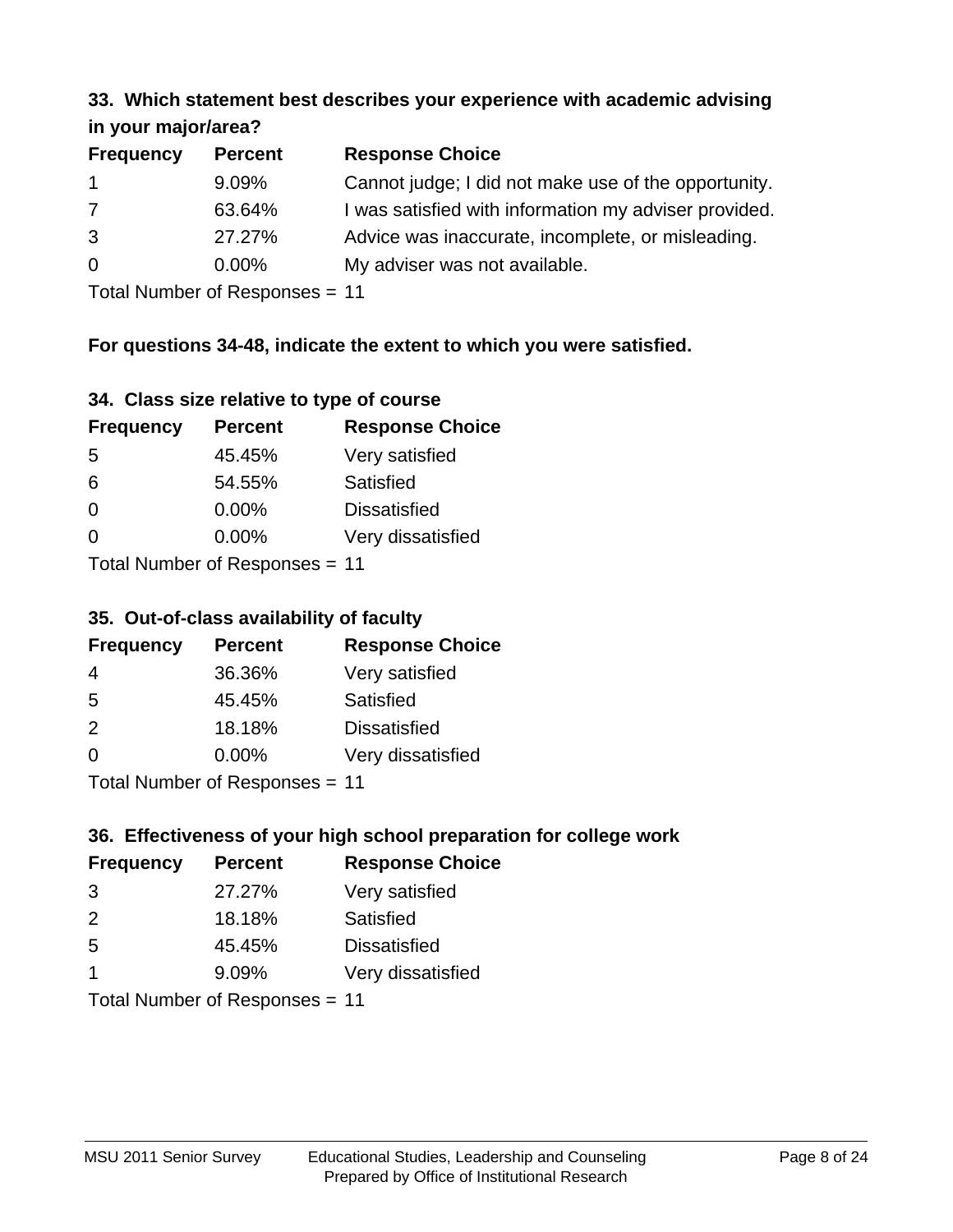## **37. Fairness of faculty in their treatment of individual students**

| <b>Frequency</b> | <b>Percent</b> | <b>Response Choice</b> |
|------------------|----------------|------------------------|
| 3                | 27.27%         | Very satisfied         |
| 7                | 63.64%         | Satisfied              |
| 0                | $0.00\%$       | <b>Dissatisfied</b>    |
|                  | 9.09%          | Very dissatisfied      |
|                  |                |                        |

Total Number of Responses = 11

### **38. Overall quality of instruction at Murray State**

| <b>Frequency</b> | <b>Percent</b> | <b>Response Choice</b> |
|------------------|----------------|------------------------|
| 6                | 54.55%         | Very satisfied         |
| 4                | 36.36%         | Satisfied              |
|                  | 9.09%          | <b>Dissatisfied</b>    |
| $\Omega$         | 0.00%          | Very dissatisfied      |
|                  |                |                        |

Total Number of Responses = 11

## **39. Quality of instruction in University Studies (General Education) courses**

| <b>Frequency</b> | <b>Percent</b> | <b>Response Choice</b> |
|------------------|----------------|------------------------|
| $\mathcal{P}$    | 18.18%         | Very satisfied         |
| 8                | 72.73%         | Satisfied              |
| -1               | 9.09%          | <b>Dissatisfied</b>    |
| $\Omega$         | 0.00%          | Very dissatisfied      |
|                  |                |                        |

Total Number of Responses = 11

#### **40. Quality of instruction in your major**

| <b>Frequency</b> | <b>Percent</b>                                                     | <b>Response Choice</b> |
|------------------|--------------------------------------------------------------------|------------------------|
| -7               | 63.64%                                                             | Very satisfied         |
| 4                | 36.36%                                                             | Satisfied              |
| $\Omega$         | 0.00%                                                              | <b>Dissatisfied</b>    |
| $\Omega$         | $0.00\%$                                                           | Very dissatisfied      |
|                  | $T$ at all Masseds and $R$ $\sim$ and $\sim$ and $\sim$ and $\sim$ |                        |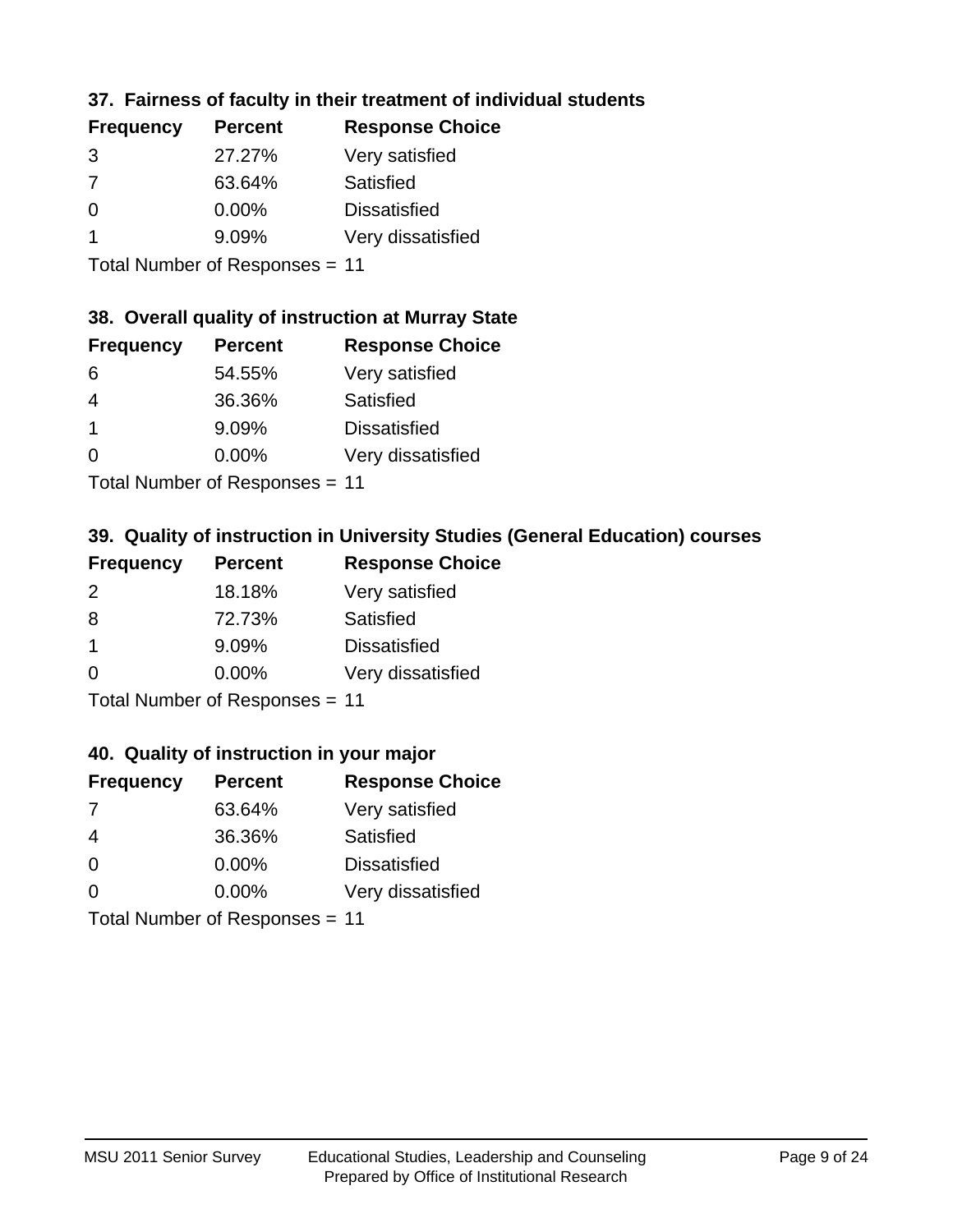## **41. Clarity of program objectives in your major**

| <b>Frequency</b> | <b>Percent</b> | <b>Response Choice</b> |
|------------------|----------------|------------------------|
| 3                | 27.27%         | Very satisfied         |
| 6                | 54.55%         | Satisfied              |
| $\mathcal{P}$    | 18.18%         | <b>Dissatisfied</b>    |
| $\Omega$         | $0.00\%$       | Very dissatisfied      |
|                  |                |                        |

Total Number of Responses = 11

### **42. Intellectual challenge of the academic program**

| <b>Frequency</b> | <b>Percent</b> | <b>Response Choice</b> |
|------------------|----------------|------------------------|
| 4                | 36.36%         | Very satisfied         |
| 6                | 54.55%         | Satisfied              |
|                  | 9.09%          | <b>Dissatisfied</b>    |
| $\Omega$         | 0.00%          | Very dissatisfied      |
|                  |                |                        |

Total Number of Responses = 11

## **43. Encouragement and information from your major department for employment after graduation**

| <b>Frequency</b>     | <b>Percent</b>                           | <b>Response Choice</b> |
|----------------------|------------------------------------------|------------------------|
| 3                    | 27.27%                                   | Very satisfied         |
| 6                    | 54.55%                                   | Satisfied              |
| $\mathbf 1$          | 9.09%                                    | <b>Dissatisfied</b>    |
| $\blacktriangleleft$ | 9.09%                                    | Very dissatisfied      |
|                      | $\mathbf{r}$ . The state of $\mathbf{r}$ |                        |

Total Number of Responses = 11

## **44. Availability of opportunities to engage in a faculty-mentored research,**

### **scholarly, or creative project in your area of study/interest**

| <b>Frequency</b> | <b>Percent</b> | <b>Response Choice</b> |
|------------------|----------------|------------------------|
| 2                | 18.18%         | Very satisfied         |
| 7                | 63.64%         | Satisfied              |
| $\mathbf 1$      | 9.09%          | <b>Dissatisfied</b>    |
|                  | 9.09%          | Very dissatisfied      |
|                  |                |                        |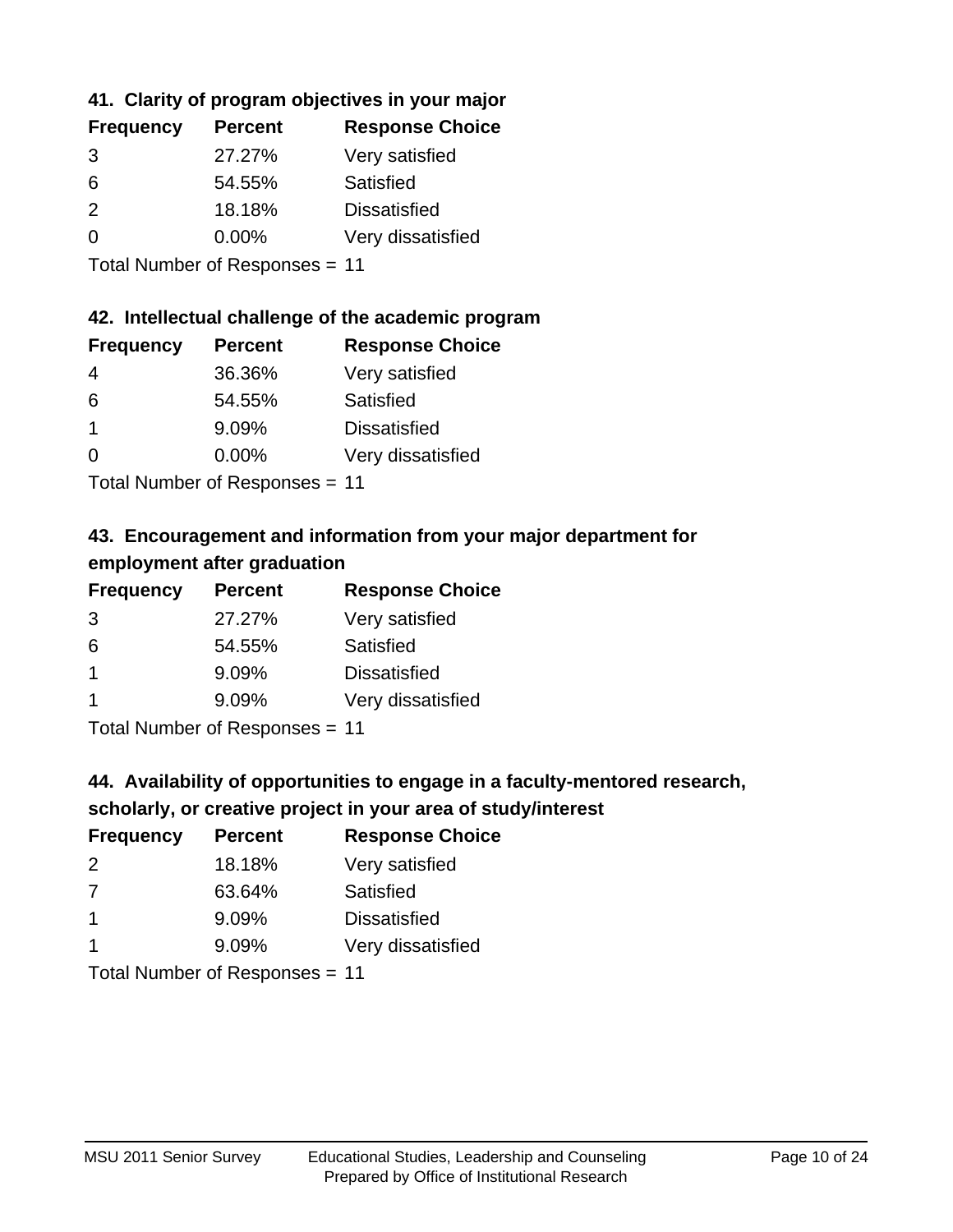### **45. Library hours**

| <b>Frequency</b> | <b>Percent</b> | <b>Response Choice</b> |
|------------------|----------------|------------------------|
| 4                | 36.36%         | Very satisfied         |
| 7                | 63.64%         | Satisfied              |
| $\Omega$         | $0.00\%$       | <b>Dissatisfied</b>    |
| $\Omega$         | $0.00\%$       | Very dissatisfied      |
|                  |                |                        |

Total Number of Responses = 11

## **46. Effectiveness of library personnel in meeting your information needs**

| <b>Frequency</b> | <b>Percent</b> | <b>Response Choice</b> |
|------------------|----------------|------------------------|
| 3                | 27.27%         | Very satisfied         |
| 8                | 72.73%         | Satisfied              |
| 0                | $0.00\%$       | <b>Dissatisfied</b>    |
| ∩                | 0.00%          | Very dissatisfied      |
|                  |                |                        |

Total Number of Responses = 11

### **47. Access to library resources on hand**

| <b>Frequency</b> | <b>Percent</b>             | <b>Response Choice</b> |
|------------------|----------------------------|------------------------|
| $\mathcal{P}$    | 18.18%                     | Very satisfied         |
| 9                | 81.82%                     | Satisfied              |
| $\Omega$         | $0.00\%$                   | <b>Dissatisfied</b>    |
| $\Omega$         | 0.00%                      | Very dissatisfied      |
|                  | Total Number of Deepersoon |                        |

Total Number of Responses = 11

### **48. Electronic access to library resources**

| <b>Frequency</b>               | <b>Percent</b> | <b>Response Choice</b> |
|--------------------------------|----------------|------------------------|
|                                | 9.09%          | Very satisfied         |
| 10                             | 90.91%         | Satisfied              |
| $\Omega$                       | $0.00\%$       | <b>Dissatisfied</b>    |
| $\Omega$                       | $0.00\%$       | Very dissatisfied      |
| Total Number of Responses = 11 |                |                        |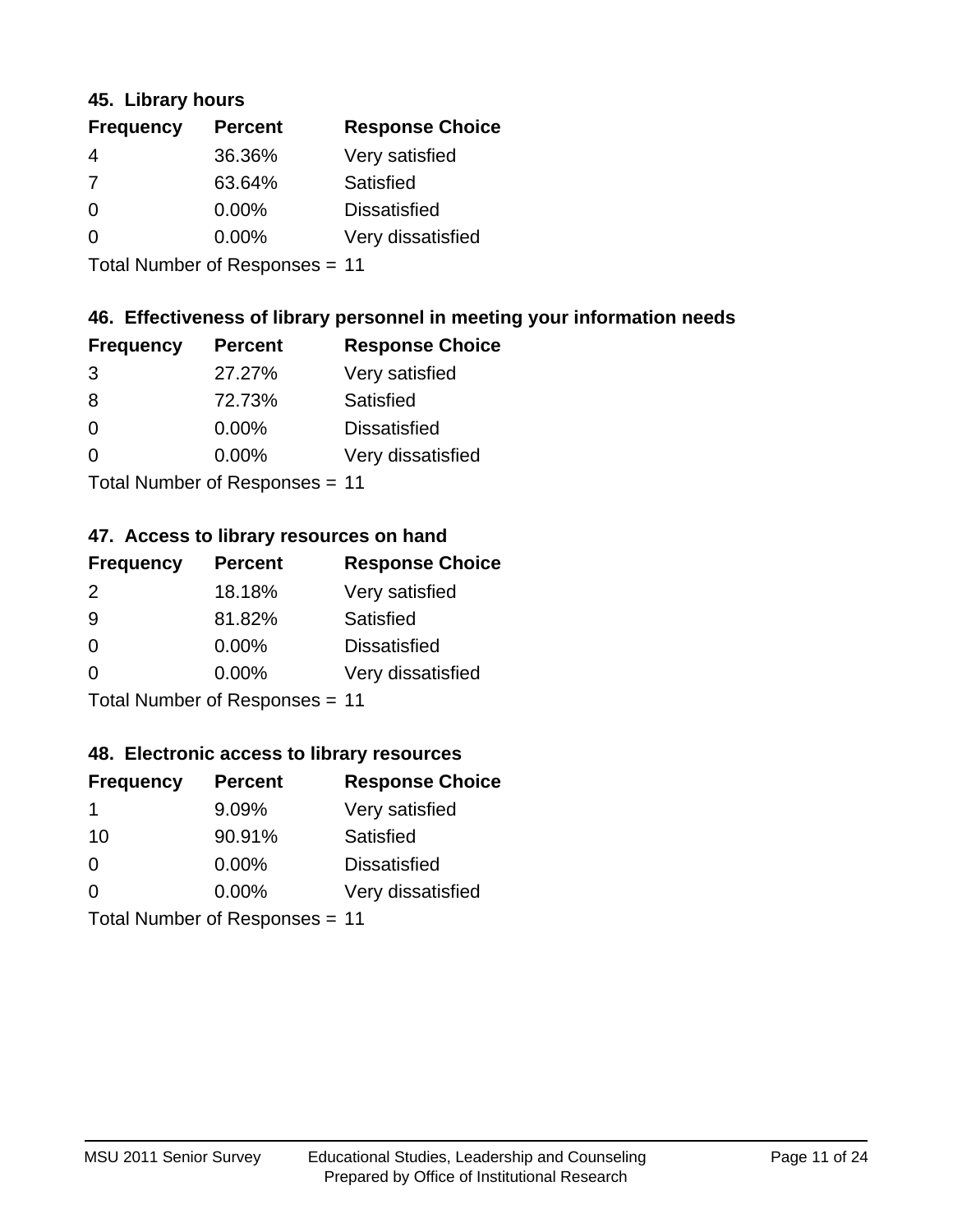**was in helping you achieve these goals. For questions 49-55, please indicate how effective University Studies at MSU** 

## **49. Writing Skills**

| <b>Frequency</b> | <b>Percent</b>                 | <b>Response Choice</b> |
|------------------|--------------------------------|------------------------|
| 3                | 27.27%                         | Very effective         |
| 5                | 45.45%                         | Effective              |
| 3                | 27.27%                         | Ineffective            |
| $\Omega$         | $0.00\%$                       | Very ineffective       |
|                  | Total Number of Responses = 11 |                        |

### **50. Speaking Skills**

| <b>Frequency</b> | <b>Percent</b>                 | <b>Response Choice</b> |
|------------------|--------------------------------|------------------------|
| $\mathcal{P}$    | 18.18%                         | Very effective         |
| 8                | 72.73%                         | Effective              |
| $\mathbf 1$      | 9.09%                          | Ineffective            |
| $\Omega$         | 0.00%                          | Very ineffective       |
|                  | Total Number of Responses = 11 |                        |

#### **51. Critical Thinking Skills**

| <b>Frequency</b> | <b>Percent</b>            | <b>Response Choice</b> |
|------------------|---------------------------|------------------------|
| 2                | 18.18%                    | Very effective         |
| 8                | 72.73%                    | Effective              |
| $\Omega$         | 0.00%                     | Ineffective            |
|                  | 9.09%                     | Very ineffective       |
|                  | Total Number of Deepensee |                        |

Total Number of Responses = 11

## **52. Computer Technology**

| <b>Frequency</b>               | <b>Percent</b> | <b>Response Choice</b> |
|--------------------------------|----------------|------------------------|
| $\mathcal{P}$                  | 18.18%         | Very effective         |
| 9                              | 81.82%         | Effective              |
| $\Omega$                       | $0.00\%$       | Ineffective            |
| $\Omega$                       | 0.00%          | Very ineffective       |
| Total Number of Responses = 11 |                |                        |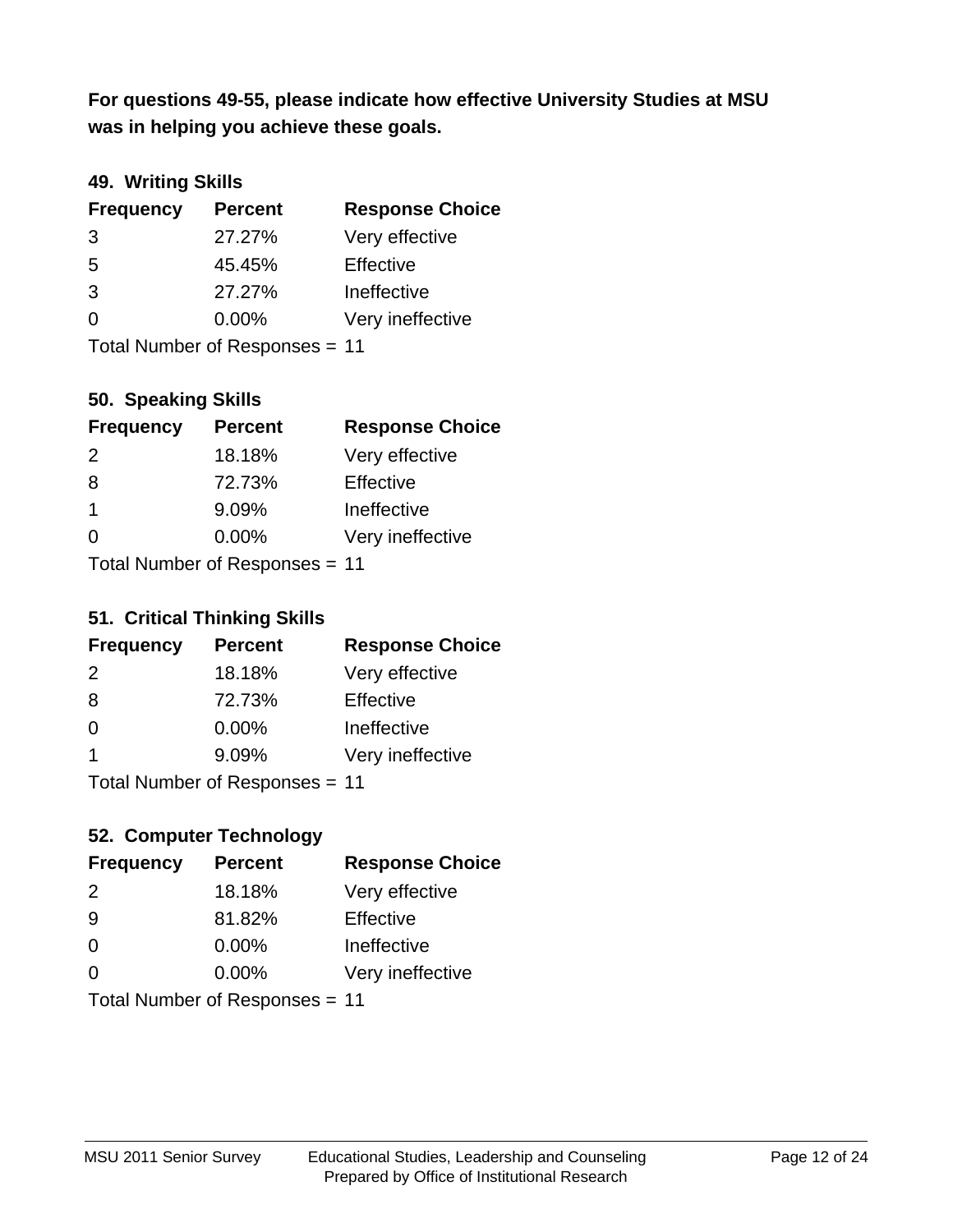## **53. General Knowledge in the liberal arts and sciences**

| <b>Frequency</b> | <b>Percent</b> | <b>Response Choice</b> |
|------------------|----------------|------------------------|
| $\mathcal{P}$    | 18.18%         | Very effective         |
| 7                | 63.64%         | Effective              |
| $\mathcal{P}$    | 18.18%         | Ineffective            |
| $\Omega$         | $0.00\%$       | Very ineffective       |
|                  |                |                        |

Total Number of Responses = 11

#### **54. International Perspectives**

| <b>Frequency</b> | <b>Percent</b> | <b>Response Choice</b> |
|------------------|----------------|------------------------|
| $\mathcal{P}$    | 18.18%         | Very effective         |
| 8                | 72.73%         | Effective              |
| $\Omega$         | 0.00%          | Ineffective            |
| 1                | 9.09%          | Very ineffective       |
|                  |                |                        |

Total Number of Responses = 11

### **55. Stimulation of interest in areas outside your chosen field of study**

| <b>Frequency</b> | <b>Percent</b>            | <b>Response Choice</b> |
|------------------|---------------------------|------------------------|
| 3                | 27.27%                    | Very effective         |
| 6                | 54.55%                    | Effective              |
| $\mathcal{P}$    | 18.18%                    | Ineffective            |
| $\Omega$         | 0.00%                     | Very ineffective       |
|                  | Total Number of Deepensee |                        |

Total Number of Responses = 11

## **For questions 56-83, please indicate how satisfactorily the following met your needs**

#### **56. African-American Student Services**

| <b>Frequency</b> | <b>Percent</b>                 | <b>Response Choice</b> |
|------------------|--------------------------------|------------------------|
| 11               | 100.00%                        | Did not use            |
| $\Omega$         | 0.00%                          | Very satisfied         |
| $\Omega$         | 0.00%                          | Satisfied              |
| $\Omega$         | 0.00%                          | <b>Dissatisfied</b>    |
| $\Omega$         | 0.00%                          | Very dissatisfied      |
|                  | Total Number of Responses = 11 |                        |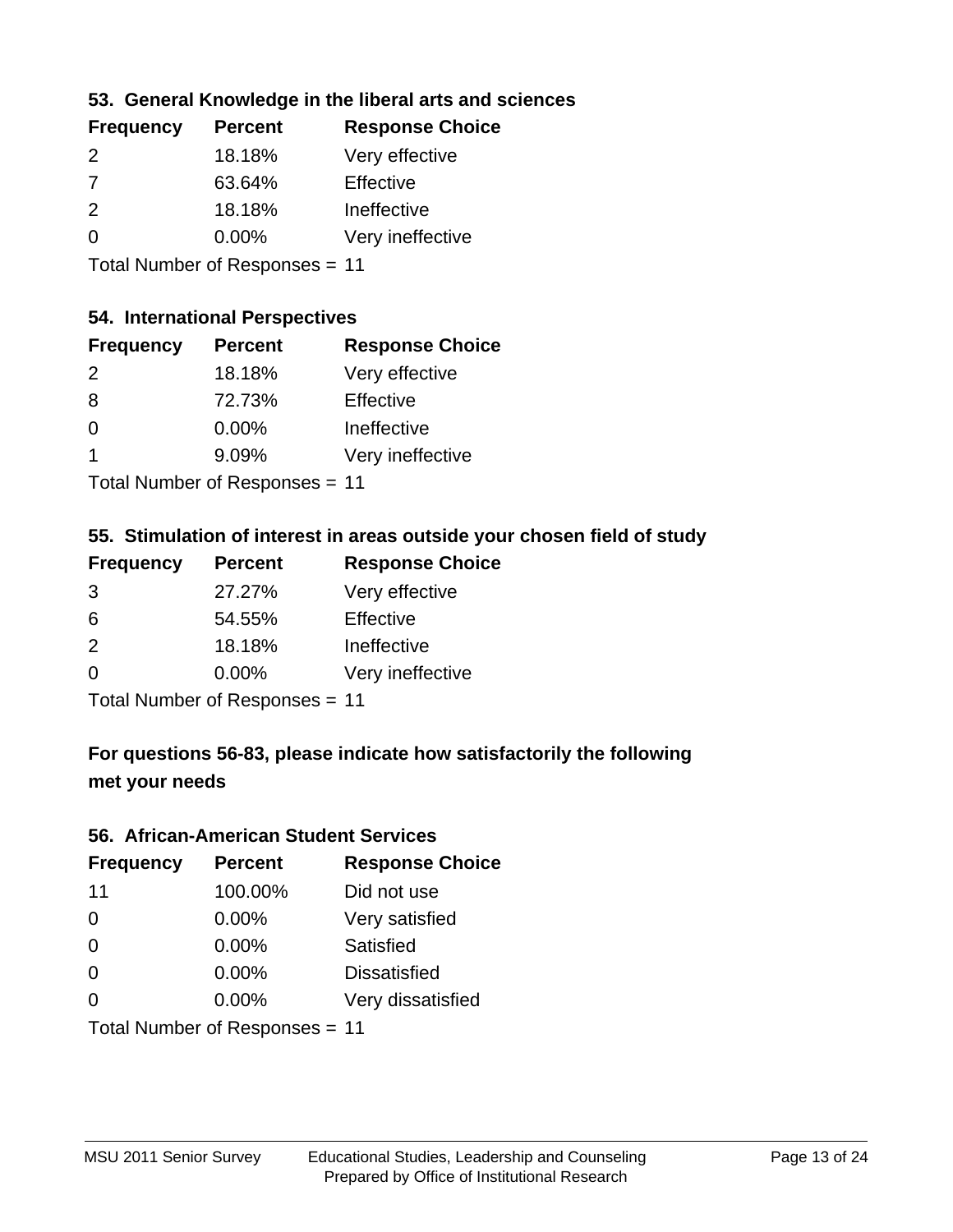### **57. Career Services Office**

| <b>Frequency</b> | <b>Percent</b> | <b>Response Choice</b> |
|------------------|----------------|------------------------|
| 9                | 81.82%         | Did not use            |
| 0                | 0.00%          | Very satisfied         |
| 2                | 18.18%         | Satisfied              |
| 0                | $0.00\%$       | <b>Dissatisfied</b>    |
|                  | $0.00\%$       | Very dissatisfied      |
|                  |                |                        |

Total Number of Responses = 11

## **58. Counseling and Testing Center**

| <b>Frequency</b>          | <b>Percent</b> | <b>Response Choice</b> |
|---------------------------|----------------|------------------------|
| 11                        | 100.00%        | Did not use            |
| 0                         | 0.00%          | Very satisfied         |
| $\Omega$                  | 0.00%          | <b>Satisfied</b>       |
| $\Omega$                  | 0.00%          | <b>Dissatisfied</b>    |
| 0                         | 0.00%          | Very dissatisfied      |
| Total Number of DoEROR 0. |                |                        |

Total Number of Responses = 11

#### **59. Cultural programming and activities**

| <b>Frequency</b> | <b>Percent</b>            | <b>Response Choice</b> |
|------------------|---------------------------|------------------------|
| 10               | 90.91%                    | Did not use            |
| $\Omega$         | $0.00\%$                  | Very satisfied         |
| -1               | 9.09%                     | Satisfied              |
| $\Omega$         | 0.00%                     | <b>Dissatisfied</b>    |
| $\Omega$         | $0.00\%$                  | Very dissatisfied      |
|                  | Total Number of DoEROR 0. |                        |

Total Number of Responses = 11

### **60. E-study courses**

| <b>Frequency</b> | <b>Percent</b>                 | <b>Response Choice</b> |
|------------------|--------------------------------|------------------------|
| 6                | 54.55%                         | Did not use            |
| 3                | 27.27%                         | Very satisfied         |
| 2                | 18.18%                         | Satisfied              |
| $\Omega$         | $0.00\%$                       | <b>Dissatisfied</b>    |
| $\Omega$         | $0.00\%$                       | Very dissatisfied      |
|                  | Total Number of Responses = 11 |                        |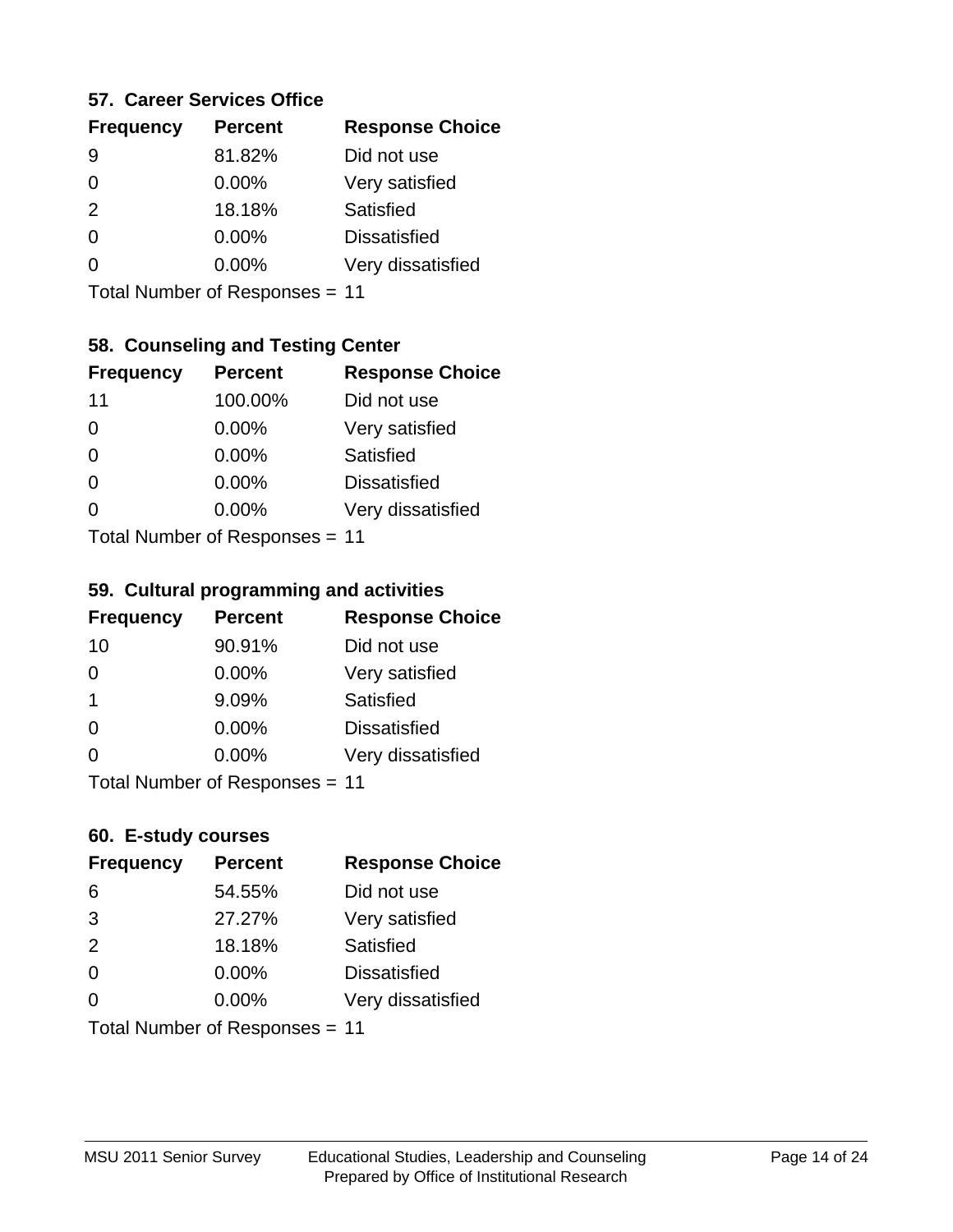#### **61. Food Services**

| <b>Frequency</b> | <b>Percent</b> | <b>Response Choice</b> |
|------------------|----------------|------------------------|
| 7                | 63.64%         | Did not use            |
| $\Omega$         | $0.00\%$       | Very satisfied         |
| 3                | 27.27%         | Satisfied              |
| 0                | 0.00%          | <b>Dissatisfied</b>    |
|                  | 9.09%          | Very dissatisfied      |
|                  |                |                        |

Total Number of Responses = 11

## **62. Greek life and activities**

| <b>Frequency</b>               | <b>Percent</b> | <b>Response Choice</b> |
|--------------------------------|----------------|------------------------|
| 9                              | 81.82%         | Did not use            |
| 1                              | 9.09%          | Very satisfied         |
| 1                              | 9.09%          | Satisfied              |
| 0                              | 0.00%          | <b>Dissatisfied</b>    |
|                                | $0.00\%$       | Very dissatisfied      |
| Total Number of Responses = 11 |                |                        |

#### **63. Health Services**

| <b>Frequency</b> | <b>Percent</b>             | <b>Response Choice</b> |
|------------------|----------------------------|------------------------|
| 9                | 81.82%                     | Did not use            |
| -1               | 9.09%                      | Very satisfied         |
| $\mathbf 1$      | 9.09%                      | Satisfied              |
| $\Omega$         | 0.00%                      | <b>Dissatisfied</b>    |
| $\Omega$         | 0.00%                      | Very dissatisfied      |
|                  | Total Number of Deepersoon |                        |

Total Number of Responses = 11

## **64. Honor Societies/Departmental Clubs/Special Interest Organizations**

| <b>Frequency</b> | <b>Percent</b>                 | <b>Response Choice</b> |
|------------------|--------------------------------|------------------------|
| -9               | 81.82%                         | Did not use            |
| $\mathbf 1$      | 9.09%                          | Very satisfied         |
| $\mathbf 1$      | 9.09%                          | Satisfied              |
| $\Omega$         | $0.00\%$                       | <b>Dissatisfied</b>    |
| $\Omega$         | 0.00%                          | Very dissatisfied      |
|                  | Total Number of Responses = 11 |                        |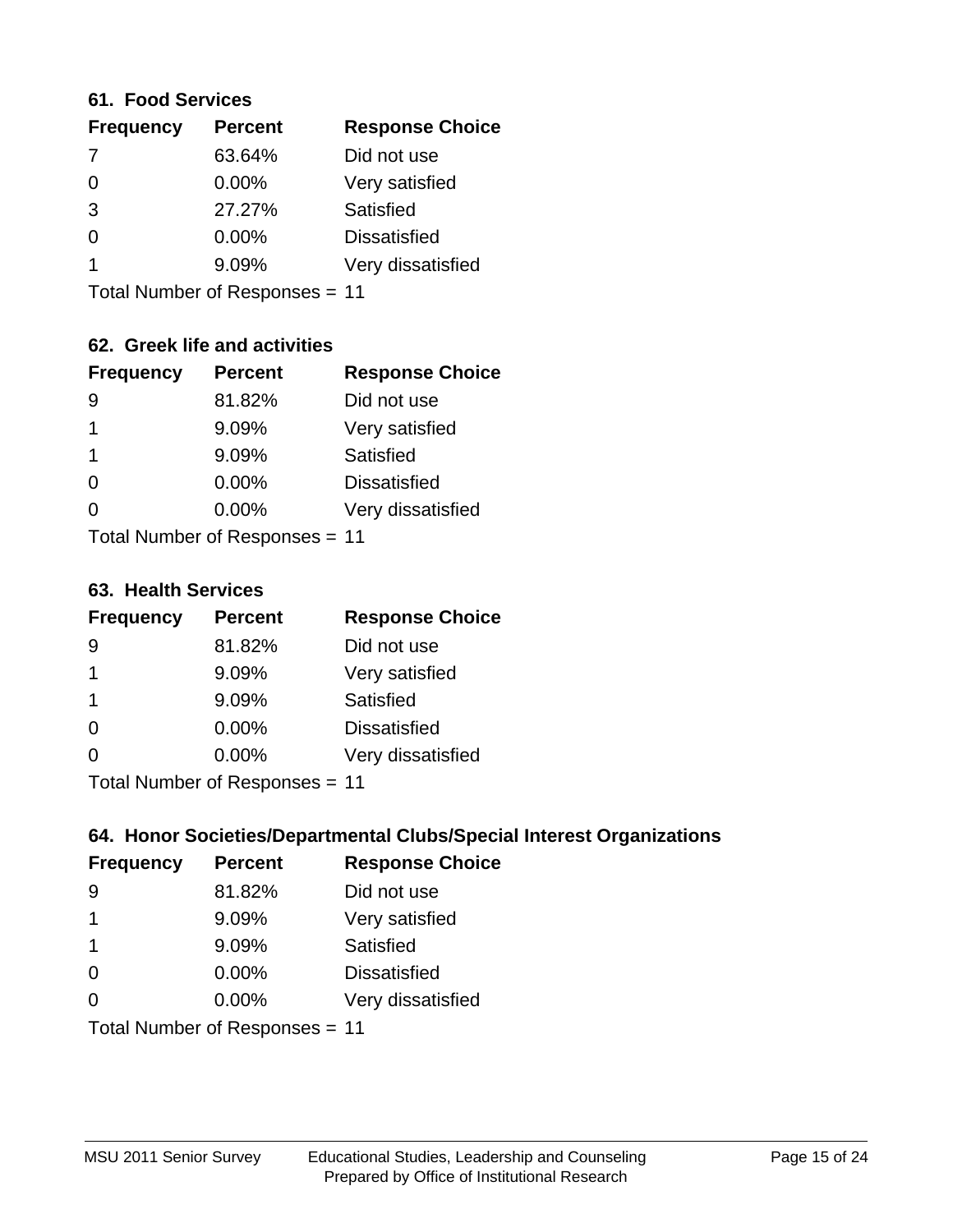### **65. International Programs and activities**

| <b>Frequency</b> | <b>Percent</b> | <b>Response Choice</b> |
|------------------|----------------|------------------------|
| 11               | 100.00%        | Did not use            |
| 0                | 0.00%          | Very satisfied         |
| 0                | $0.00\%$       | Satisfied              |
| 0                | $0.00\%$       | <b>Dissatisfied</b>    |
|                  | $0.00\%$       | Very dissatisfied      |
|                  |                |                        |

Total Number of Responses = 11

## **66. International student support services**

| <b>Frequency</b>          | <b>Percent</b> | <b>Response Choice</b> |
|---------------------------|----------------|------------------------|
| 11                        | 100.00%        | Did not use            |
| $\Omega$                  | 0.00%          | Very satisfied         |
| $\Omega$                  | $0.00\%$       | Satisfied              |
| $\Omega$                  | 0.00%          | <b>Dissatisfied</b>    |
| 0                         | 0.00%          | Very dissatisfied      |
| Total Number of DoEROR 0. |                |                        |

Total Number of Responses = 11

### **67. Intramural Sports and Recreation**

| <b>Frequency</b> | <b>Percent</b>                   | <b>Response Choice</b> |
|------------------|----------------------------------|------------------------|
| 9                | 81.82%                           | Did not use            |
| -1               | 9.09%                            | Very satisfied         |
| -1               | 9.09%                            | Satisfied              |
| $\Omega$         | 0.00%                            | <b>Dissatisfied</b>    |
| $\Omega$         | 0.00%                            | Very dissatisfied      |
|                  | $Total Number of Doeponeoc = 11$ |                        |

Total Number of Responses = 11

## **68. Lowry Center/Community College**

| <b>Frequency</b> | <b>Percent</b>                 | <b>Response Choice</b> |
|------------------|--------------------------------|------------------------|
| 10               | 90.91%                         | Did not use            |
| 1                | 9.09%                          | Very satisfied         |
| $\Omega$         | 0.00%                          | Satisfied              |
| $\Omega$         | $0.00\%$                       | <b>Dissatisfied</b>    |
| $\Omega$         | 0.00%                          | Very dissatisfied      |
|                  | Total Number of Responses = 11 |                        |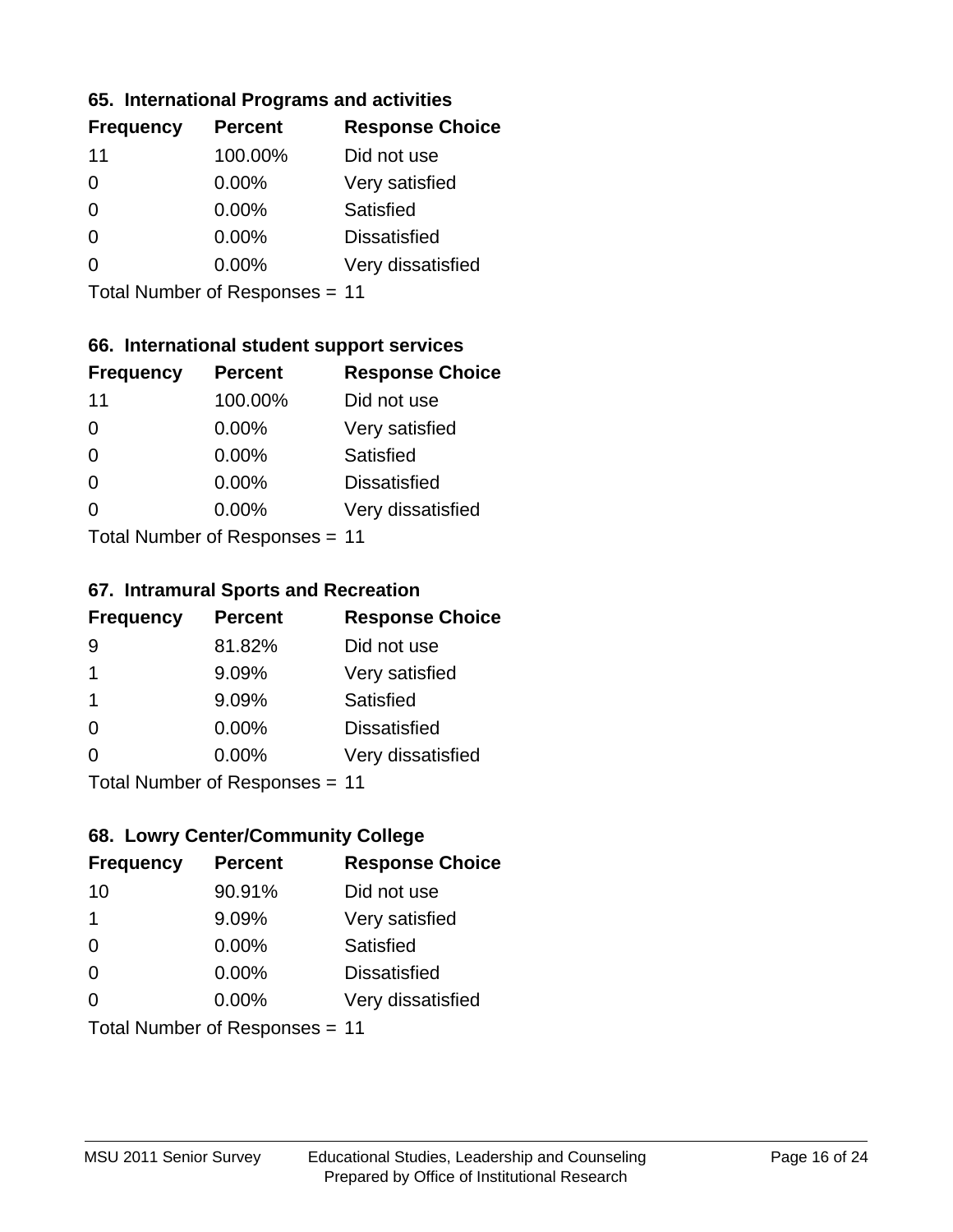## **69. Library**

| <b>Frequency</b> | <b>Percent</b> | <b>Response Choice</b> |
|------------------|----------------|------------------------|
| 6                | 54.55%         | Did not use            |
| 2                | 18.18%         | Very satisfied         |
| 3                | 27.27%         | Satisfied              |
| 0                | 0.00%          | <b>Dissatisfied</b>    |
| $\overline{0}$   | 0.00%          | Very dissatisfied      |
|                  |                |                        |

Total Number of Responses = 11

## **70. MAP Report**

| <b>Frequency</b> | <b>Percent</b>                 | <b>Response Choice</b> |
|------------------|--------------------------------|------------------------|
| 1                | 9.09%                          | Did not use            |
| 1                | 9.09%                          | Very satisfied         |
| 7                | 63.64%                         | Satisfied              |
| 2                | 18.18%                         | <b>Dissatisfied</b>    |
| ∩                | $0.00\%$                       | Very dissatisfied      |
|                  | Total Number of Responses = 11 |                        |

### **71. MSU Web site**

| <b>Frequency</b>               | <b>Percent</b> | <b>Response Choice</b> |
|--------------------------------|----------------|------------------------|
| $\Omega$                       | $0.00\%$       | Did not use            |
| 5                              | 45.45%         | Very satisfied         |
| 6                              | 54.55%         | Satisfied              |
| $\Omega$                       | 0.00%          | <b>Dissatisfied</b>    |
| $\Omega$                       | 0.00%          | Very dissatisfied      |
| Total Number of Responses = 11 |                |                        |

## **72. NCAA Sports**

| <b>Frequency</b>               | <b>Percent</b> | <b>Response Choice</b> |
|--------------------------------|----------------|------------------------|
| 9                              | 81.82%         | Did not use            |
| $\Omega$                       | 0.00%          | Very satisfied         |
| 2                              | 18.18%         | Satisfied              |
| $\Omega$                       | 0.00%          | <b>Dissatisfied</b>    |
| $\Omega$                       | $0.00\%$       | Very dissatisfied      |
| Total Number of Responses = 11 |                |                        |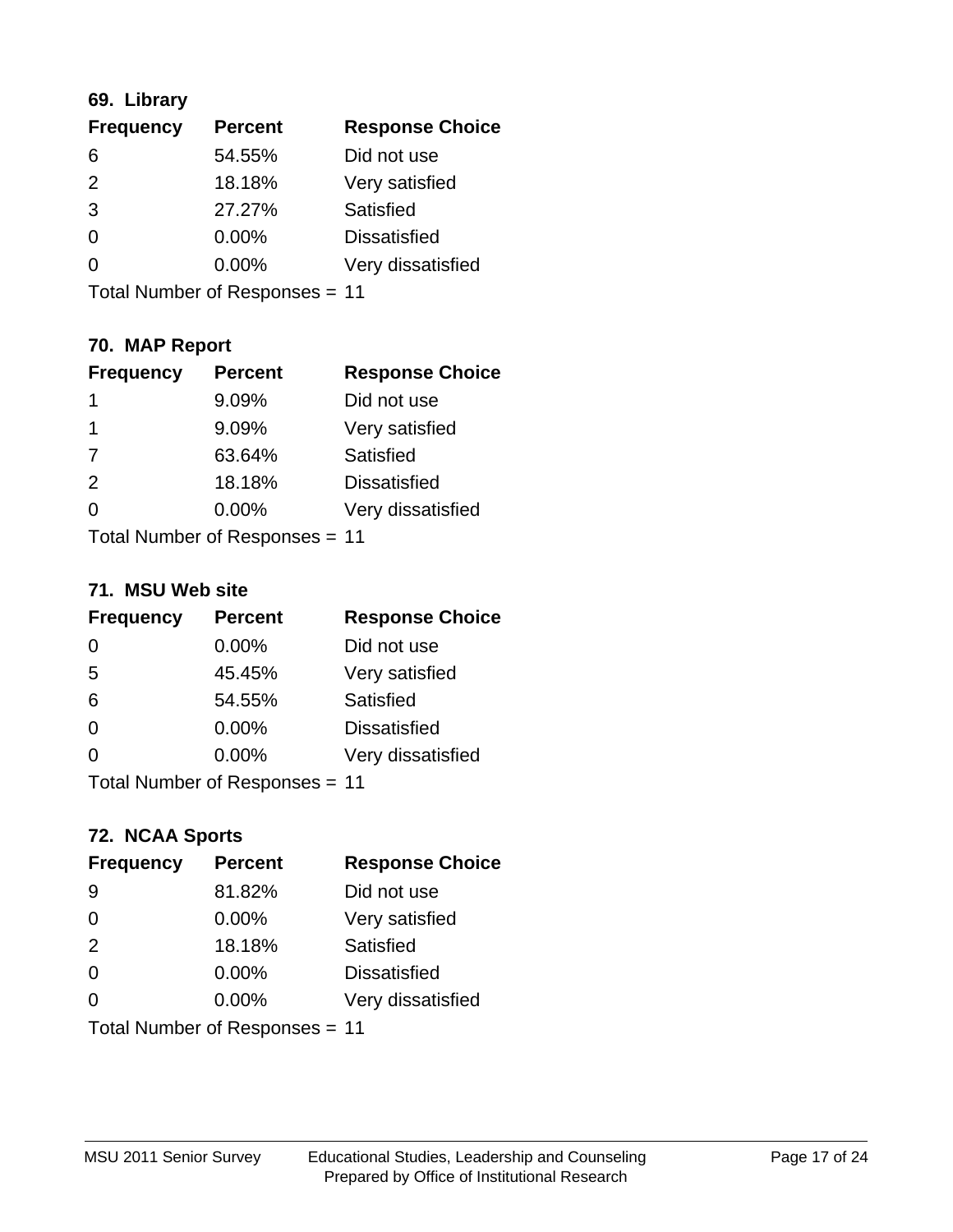### **73. Online courses that are not e-study**

| <b>Frequency</b> | <b>Percent</b> | <b>Response Choice</b> |
|------------------|----------------|------------------------|
| 6                | 54.55%         | Did not use            |
| $\mathcal{P}$    | 18.18%         | Very satisfied         |
| 3                | 27.27%         | Satisfied              |
| ∩                | $0.00\%$       | <b>Dissatisfied</b>    |
|                  | $0.00\%$       | Very dissatisfied      |
|                  |                |                        |

Total Number of Responses = 11

## **74. Racer Touch Registration**

| <b>Frequency</b>           | <b>Percent</b> | <b>Response Choice</b> |  |
|----------------------------|----------------|------------------------|--|
| 1                          | 9.09%          | Did not use            |  |
| 4                          | 36.36%         | Very satisfied         |  |
| 5                          | 45.45%         | Satisfied              |  |
| 0                          | $0.00\%$       | <b>Dissatisfied</b>    |  |
| 1                          | 9.09%          | Very dissatisfied      |  |
| Total Number of Deepersoon |                |                        |  |

Total Number of Responses = 11

## **75. Residential College programming and activities**

| <b>Frequency</b>                 | <b>Percent</b> | <b>Response Choice</b> |
|----------------------------------|----------------|------------------------|
| 8                                | 72.73%         | Did not use            |
| -1                               | 9.09%          | Very satisfied         |
| -1                               | 9.09%          | Satisfied              |
| -1                               | 9.09%          | <b>Dissatisfied</b>    |
| $\Omega$                         | 0.00%          | Very dissatisfied      |
| $Total Number of Doeponeoc = 11$ |                |                        |

Total Number of Responses = 11

### **76. Scholarships/grants/student employment**

| <b>Frequency</b>               | <b>Percent</b> | <b>Response Choice</b> |
|--------------------------------|----------------|------------------------|
| 4                              | 36.36%         | Did not use            |
| $\mathbf 1$                    | 9.09%          | Very satisfied         |
| 3                              | 27.27%         | Satisfied              |
| 3                              | 27.27%         | <b>Dissatisfied</b>    |
| $\Omega$                       | $0.00\%$       | Very dissatisfied      |
| Total Number of Responses = 11 |                |                        |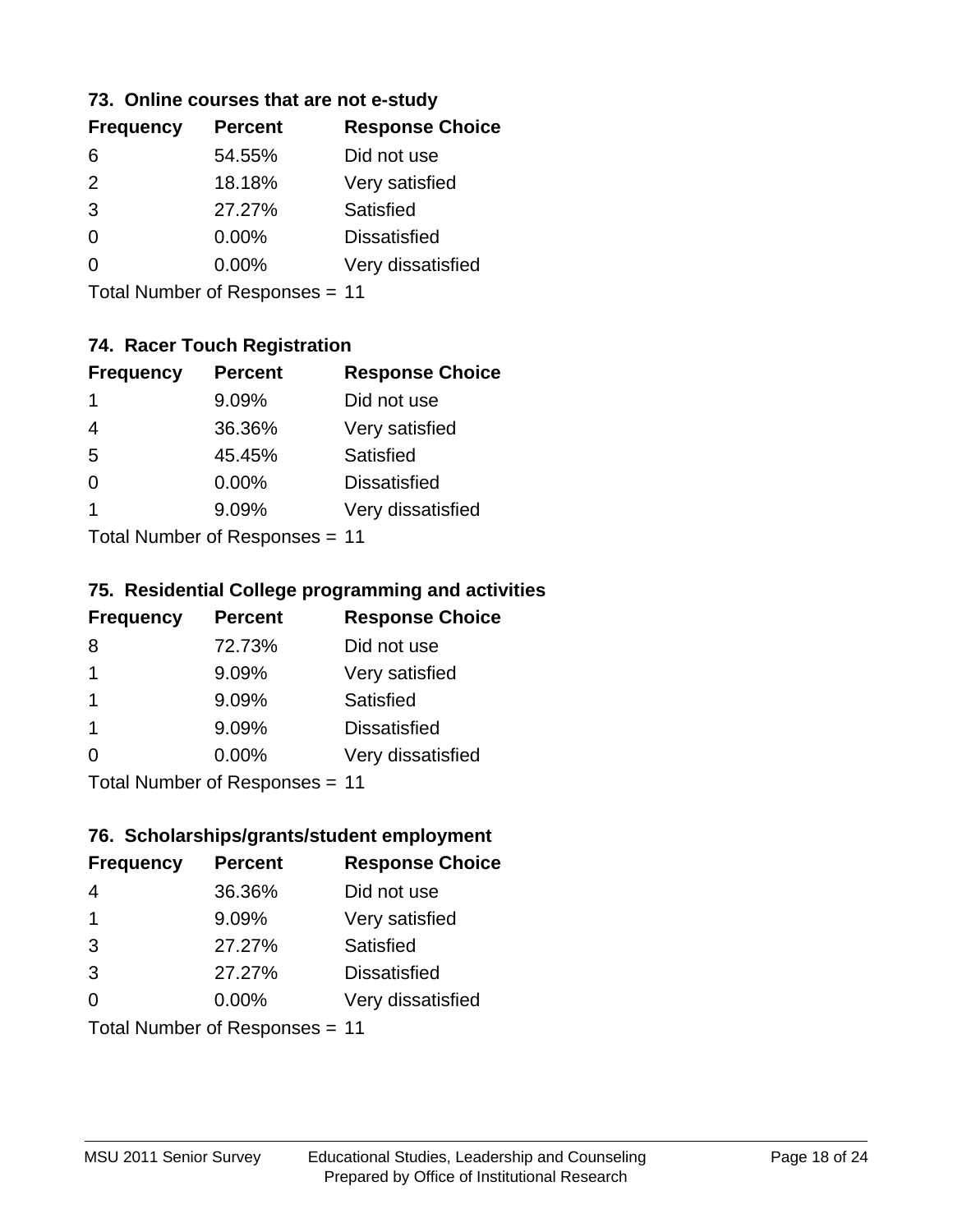### **77. Security Services**

| <b>Percent</b> | <b>Response Choice</b> |
|----------------|------------------------|
| 81.82%         | Did not use            |
| 9.09%          | Very satisfied         |
| $0.00\%$       | Satisfied              |
| 9.09%          | <b>Dissatisfied</b>    |
| $0.00\%$       | Very dissatisfied      |
|                |                        |

Total Number of Responses = 11

## **78. Services for non-traditional students**

| <b>Frequency</b>          | <b>Percent</b> | <b>Response Choice</b> |
|---------------------------|----------------|------------------------|
| 8                         | 72.73%         | Did not use            |
| $\Omega$                  | 0.00%          | Very satisfied         |
| 2                         | 18.18%         | <b>Satisfied</b>       |
| $\Omega$                  | 0.00%          | <b>Dissatisfied</b>    |
| 1                         | 9.09%          | Very dissatisfied      |
| Total Number of DoEROR 0. |                |                        |

Total Number of Responses = 11

## **79. Student Support Services (Trio)**

| <b>Frequency</b>            | <b>Percent</b> | <b>Response Choice</b> |
|-----------------------------|----------------|------------------------|
| 11                          | 100.00%        | Did not use            |
| $\Omega$                    | $0.00\%$       | Very satisfied         |
| $\Omega$                    | $0.00\%$       | Satisfied              |
| $\Omega$                    | 0.00%          | <b>Dissatisfied</b>    |
| 0                           | $0.00\%$       | Very dissatisfied      |
| Total Number of Do <b>6</b> |                |                        |

Total Number of Responses = 11

### **80. Student PIN System**

| <b>Frequency</b>               | <b>Percent</b> | <b>Response Choice</b> |
|--------------------------------|----------------|------------------------|
| $\Omega$                       | $0.00\%$       | Did not use            |
| $\overline{4}$                 | 36.36%         | Very satisfied         |
| 6                              | 54.55%         | Satisfied              |
| $\overline{\mathbf{1}}$        | 9.09%          | <b>Dissatisfied</b>    |
| $\Omega$                       | $0.00\%$       | Very dissatisfied      |
| Total Number of Responses = 11 |                |                        |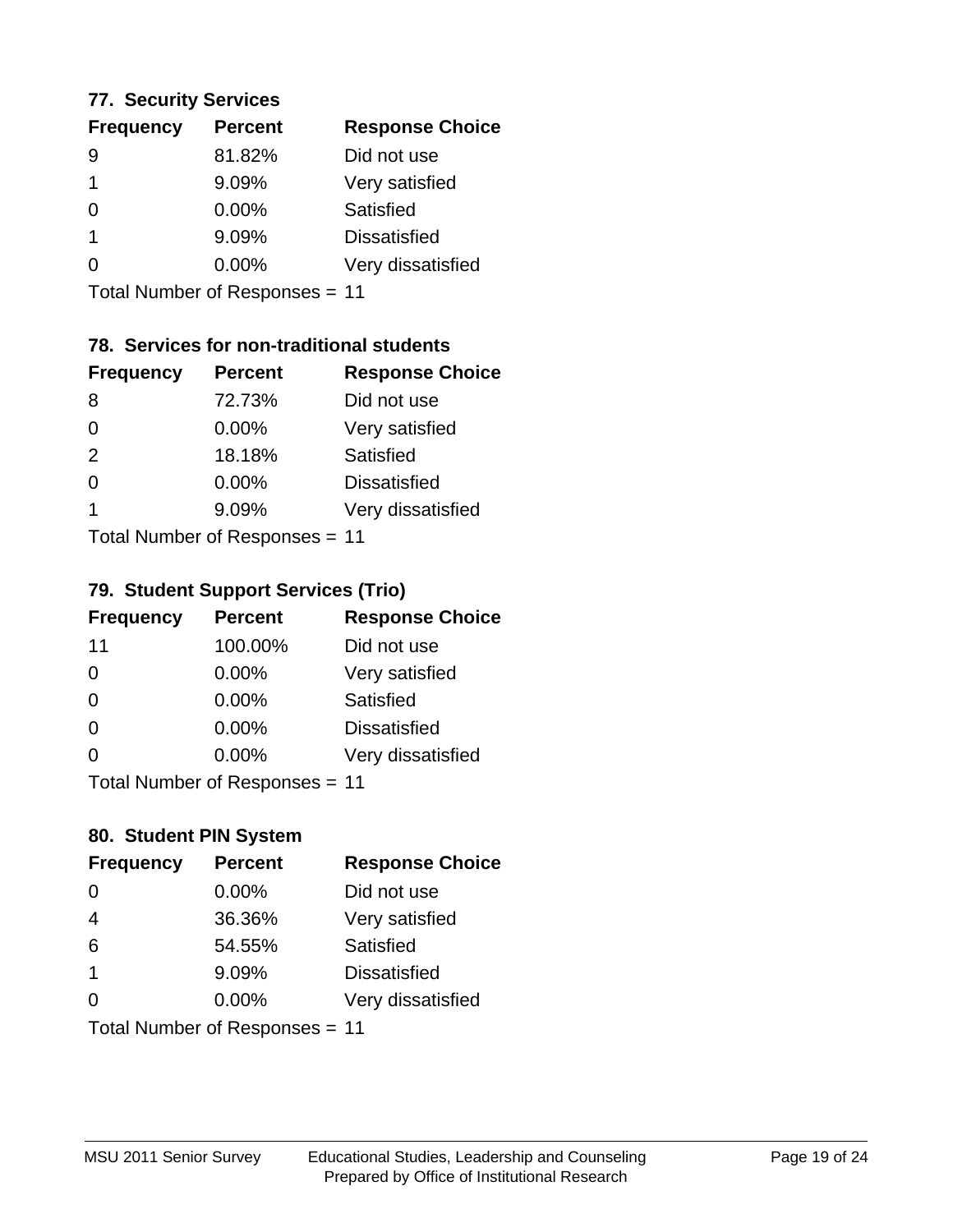## **81. Student Records/Transcript Services**

| <b>Percent</b> | <b>Response Choice</b> |
|----------------|------------------------|
| 9.09%          | Did not use            |
| 45.45%         | Very satisfied         |
| 27.27%         | Satisfied              |
| 18.18%         | <b>Dissatisfied</b>    |
| $0.00\%$       | Very dissatisfied      |
|                |                        |

Total Number of Responses = 11

## **82. Computer and Internet access for study and research needs**

| <b>Frequency</b>          | <b>Percent</b> | <b>Response Choice</b> |
|---------------------------|----------------|------------------------|
| 4                         | 36.36%         | Did not use            |
| 3                         | 27.27%         | Very satisfied         |
| $\overline{4}$            | 36.36%         | Satisfied              |
| $\Omega$                  | 0.00%          | <b>Dissatisfied</b>    |
| ∩                         | 0.00%          | Very dissatisfied      |
| Total Number of Deepersee |                |                        |

Total Number of Responses = 11

#### **83. Women's Center**

| <b>Frequency</b>          | <b>Percent</b> | <b>Response Choice</b> |  |
|---------------------------|----------------|------------------------|--|
| 11                        | 100.00%        | Did not use            |  |
| $\Omega$                  | $0.00\%$       | Very satisfied         |  |
| $\Omega$                  | 0.00%          | Satisfied              |  |
| $\Omega$                  | 0.00%          | <b>Dissatisfied</b>    |  |
| ∩                         | 0.00%          | Very dissatisfied      |  |
| Total Number of Deepersee |                |                        |  |

Total Number of Responses = 11

## **84. To what extent did you participate in Residential College activities?**

| <b>Frequency</b>          | <b>Percent</b> | <b>Response Choice</b> |
|---------------------------|----------------|------------------------|
| 9                         | 81.82%         | Did not participate    |
|                           | 9.09%          | Frequently             |
| -1                        | 9.09%          | Occasionally           |
| ∩                         | 0.00%          | Seldom                 |
| Total Number of Desponses |                |                        |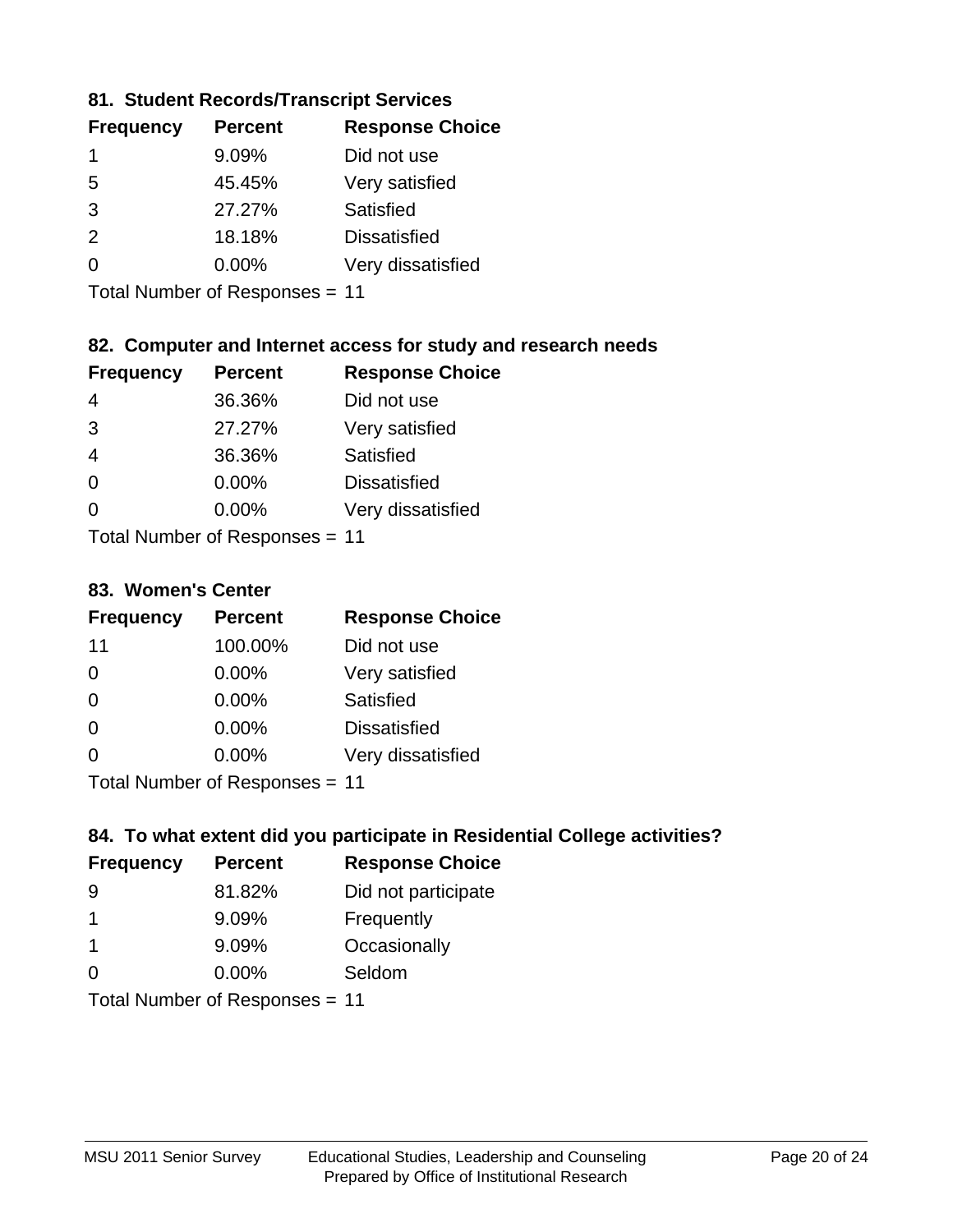| <b>Frequency</b> | <b>Percent</b> | <b>Response Choice</b>                 |
|------------------|----------------|----------------------------------------|
| -7               | 63.64%         | Not familiar with Residential Colleges |
| $\overline{0}$   | $0.00\%$       | Very positive                          |
| -4               | 36.36%         | <b>Positive</b>                        |
| $\overline{0}$   | $0.00\%$       | <b>Negative</b>                        |
| 0                | $0.00\%$       | Very negative                          |

### **85. Which phrase best describes your opinion of Residential Colleges?**

Total Number of Responses = 11

#### **Questions 86-95**

**University Graduate." Please indicate how effective your MSU experience was in The University has formulated ten desired "Characteristics of the Murray State enhancing your abilities in each area.**

**86. Engage in mature, independent and creative thought and express that thought effectively in oral and written communication;**

| <b>Percent</b> | <b>Response Choice</b> |
|----------------|------------------------|
| 36.36%         | Very effective         |
| 63.64%         | Effective              |
| 0.00%          | Ineffective            |
| $0.00\%$       | Very ineffective       |
|                |                        |

Total Number of Responses = 11

**87. Understand and apply the critical and scientific methodologies that** 

**academic disciplines employ to discover knowledge and ascertain its validity;**

| <b>Frequency</b> | <b>Percent</b> | <b>Response Choice</b> |
|------------------|----------------|------------------------|
| 4                | 36.36%         | Very effective         |
| 6                | 54.55%         | Effective              |
| $\mathbf 1$      | 9.09%          | Ineffective            |
| $\Omega$         | 0.00%          | Very ineffective       |
|                  |                |                        |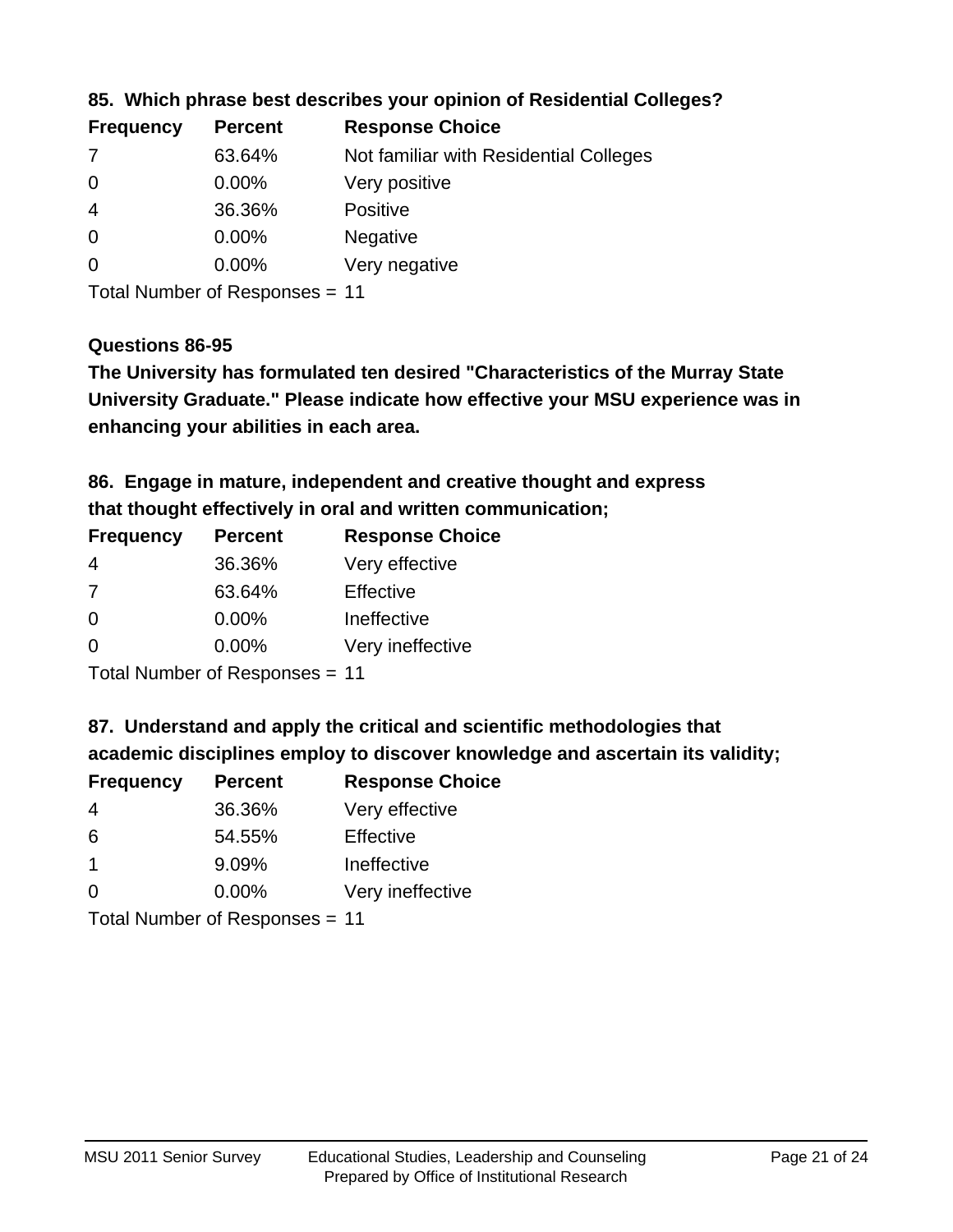## **88. Apply sound standards of information gathering, analysis and evaluation to reach logical decisions;**

| <b>Frequency</b> | <b>Percent</b> | <b>Response Choice</b> |
|------------------|----------------|------------------------|
| 4                | 36.36%         | Very effective         |
| 6                | 54.55%         | Effective              |
| 1                | 9.09%          | Ineffective            |
| $\Omega$         | $0.00\%$       | Very ineffective       |
|                  |                |                        |

Total Number of Responses = 11

## **89. Understand the roles and applications of science and technology in the solution of the problems of a changing world;**

| <b>Frequency</b> | <b>Percent</b>             | <b>Response Choice</b> |
|------------------|----------------------------|------------------------|
| 3                | 27.27%                     | Very effective         |
| 7                | 63.64%                     | Effective              |
| $\overline{1}$   | 9.09%                      | Ineffective            |
| $\Omega$         | 0.00%                      | Very ineffective       |
|                  | Tatal Manakan af Dagmanage |                        |

Total Number of Responses = 11

# **90. Demonstrate a critical understanding of the world's historical, literary, philosophical, and artistic traditions;**

| <b>Frequency</b> | <b>Percent</b> | <b>Response Choice</b> |
|------------------|----------------|------------------------|
| 3                | 27.27%         | Very effective         |
| 6                | 54.55%         | Effective              |
| $\mathbf 1$      | 9.09%          | Ineffective            |
|                  | 9.09%          | Very ineffective       |
|                  |                |                        |

Total Number of Responses = 11

# **91. Understand the dynamics of cultural diversity, of competing economic and political systems, and of complex moral and ethical issues;**

| <b>Frequency</b>               | <b>Percent</b> | <b>Response Choice</b> |
|--------------------------------|----------------|------------------------|
| 3                              | 27.27%         | Very effective         |
| 7                              | 63.64%         | Effective              |
| $\mathbf 1$                    | 9.09%          | Ineffective            |
| $\Omega$                       | $0.00\%$       | Very ineffective       |
| Total Number of Responses = 11 |                |                        |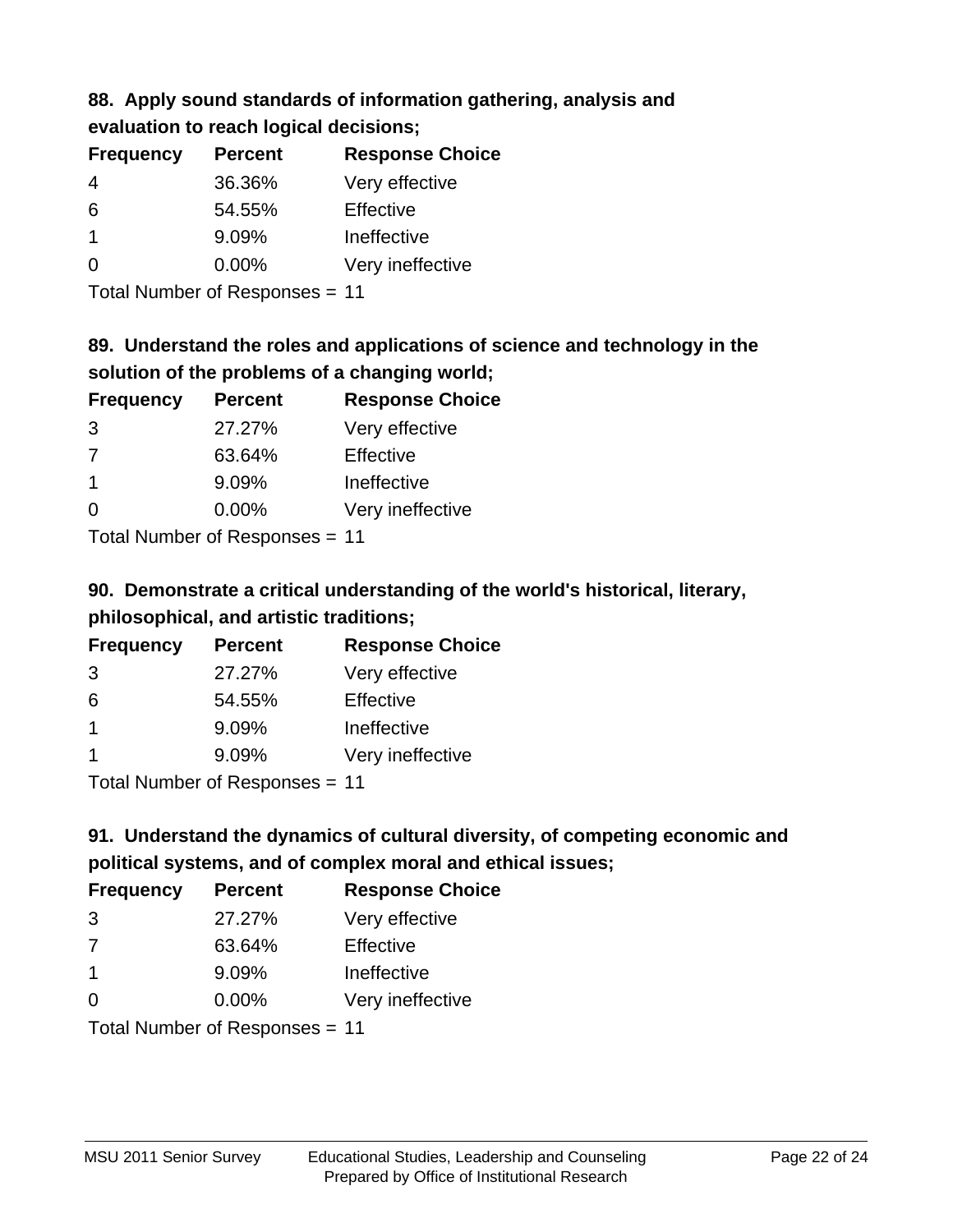## **92. Understand the nature of and engage in ethical behavior and**

**responsible citizenship;**

| <b>Percent</b> | <b>Response Choice</b> |
|----------------|------------------------|
| 45.45%         | Very effective         |
| 54.55%         | Effective              |
| $0.00\%$       | Ineffective            |
| $0.00\%$       | Very ineffective       |
|                |                        |

Total Number of Responses = 11

# **93. Understand the importance of the behaviors necessary to maintain a healthy lifestyle;**

| <b>Frequency</b> | <b>Percent</b>                 | <b>Response Choice</b> |
|------------------|--------------------------------|------------------------|
| 5                | 45.45%                         | Very effective         |
| 6                | 54.55%                         | Effective              |
| $\Omega$         | $0.00\%$                       | Ineffective            |
| $\Omega$         | 0.00%                          | Very ineffective       |
|                  | Tatal Manufacture Construction |                        |

Total Number of Responses = 11

## **94. Demonstrate mastery of a chosen field of study; and**

| <b>Frequency</b> | <b>Percent</b> | <b>Response Choice</b> |
|------------------|----------------|------------------------|
| 4                | 36.36%         | Very effective         |
| 7                | 63.64%         | Effective              |
| $\Omega$         | 0.00%          | Ineffective            |
| ∩                | 0.00%          | Very ineffective       |
|                  |                |                        |

Total Number of Responses = 11

## **95. Value intellectual pursuit and continuous learning in a changing world.**

| <b>Frequency</b> | <b>Percent</b>             | <b>Response Choice</b> |
|------------------|----------------------------|------------------------|
| -5               | 45.45%                     | Very effective         |
| 6                | 54.55%                     | Effective              |
| $\Omega$         | $0.00\%$                   | Ineffective            |
| $\Omega$         | 0.00%                      | Very ineffective       |
|                  | Tatal Number of Desperance |                        |